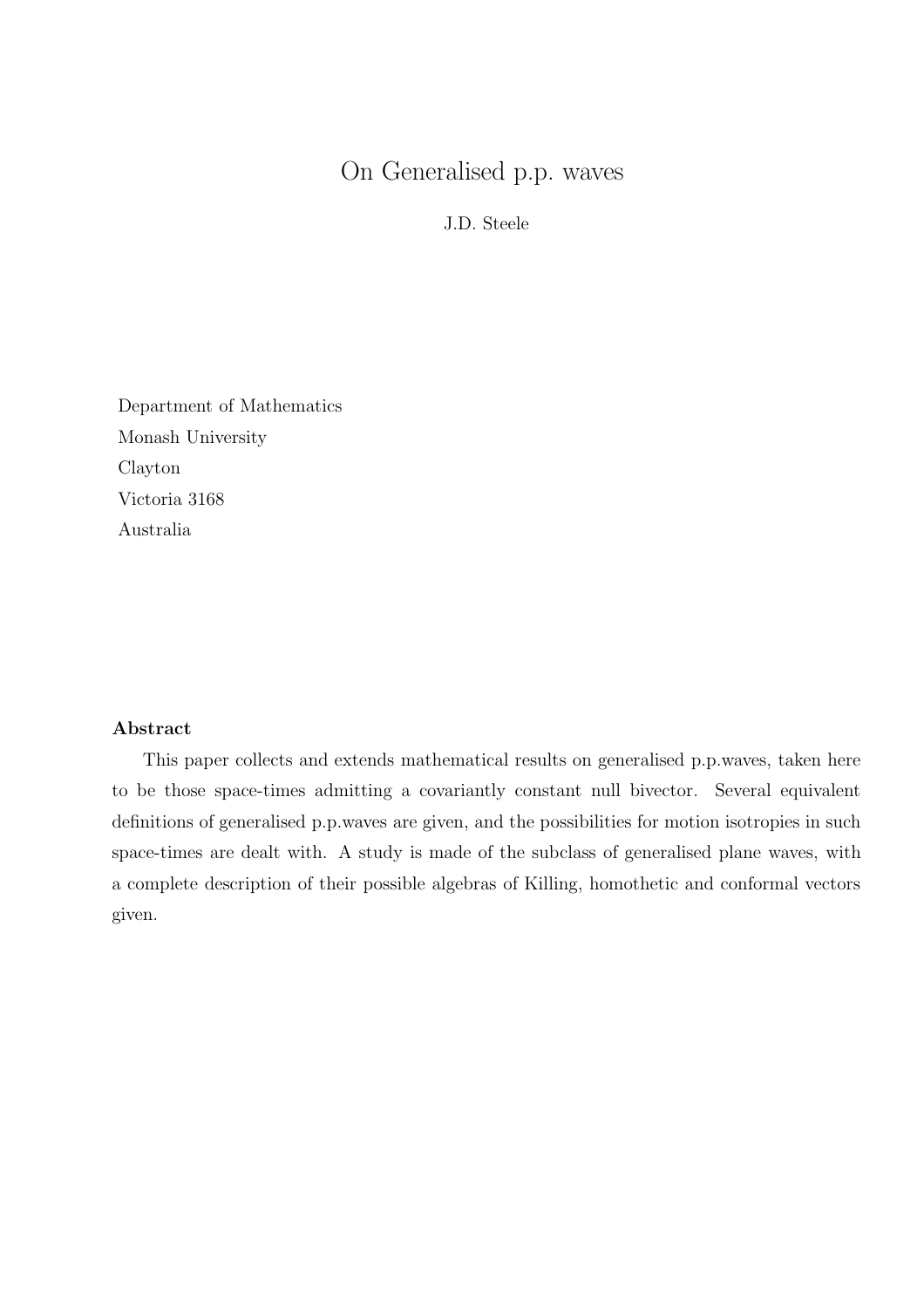## **1: Introduction**

One of the best-known and mathematically simplest class of solutions to Einstein's equations in classical general relativity is the class of generalised p.p.waves [5,12,19], also called Robinson solutions [15]. The term p.p.wave is due to Ehlers and Kundt [5], who investigated the properties of the vacuum p.p.waves. The abbreviation "p.p." stands for "plane-fronted gravitational waves with parallel rays". In vacuum, "plane-fronted gravitational waves" is taken to mean that there is a geodesic null vector field whose twist, expansion and shear are zero. This definition is chosen by comparison with the plane-fronted waves of electromagnetic theory  $-$  see [5] for further details. The "parallel rays" part of the definition is the requirement that the rotation of the vector field also vanishes. For vacuum type N, this implies the existence of a (necessarily null) covariantly constant vector field, which is parallel to the vector field mentioned above. Since Ehlers and Kundt's article many results have been published on generalisations of p.p.waves, although there has been some difference on what actually constitutes a generalised p.p.wave.

We begin section 2 with the definition of generalised p.p.wave that we will use, and after some preliminary results of interest in their own right, we discuss the different definitions that have been given, showing that some of them are equivalent to the one given here. We also give the form of the metric as derived by Ehlers and Kundt in the so-called "harmonic coordinates", which shows that the metric involves one arbitrary function of three of these coordinates.

In section 3 we turn to the subclass of generalised plane waves, defining them by a coordinate requirement on the arbitrary function in the metric of generalised p.p.waves, and showing that this is equivalent to a coordinate-independent requirement on the Weyl tensor of a generalised p.p.wave.

The next section considers non-discrete motion isotropies in generalised p.p.waves, and we give an example to show that although in vacuum any such isotropy implies the generalised p.p.wave is a generalised plane wave, the situation is different in the non-vacuum case. We give theorems about the possible groups of motions and motion isotropy that non-plane generalised p.p.waves can have.

Section 5 is devoted to further characterisations of generalised plane waves in terms of the groups of motions and homotheties that a space-time possesses.

The final section considers conformal symmetries in generalised p.p.waves. We give the general form of a conformal vector in a type N generalised p.p.wave, and discuss the situation for homothetic and Killing vectors in the conformally flat case. We then consider symmetries in generalised plane waves, and give the general form of the metric for homogeneous plane waves. We also use the general form of conformal vectors in plane waves to strengthen a result on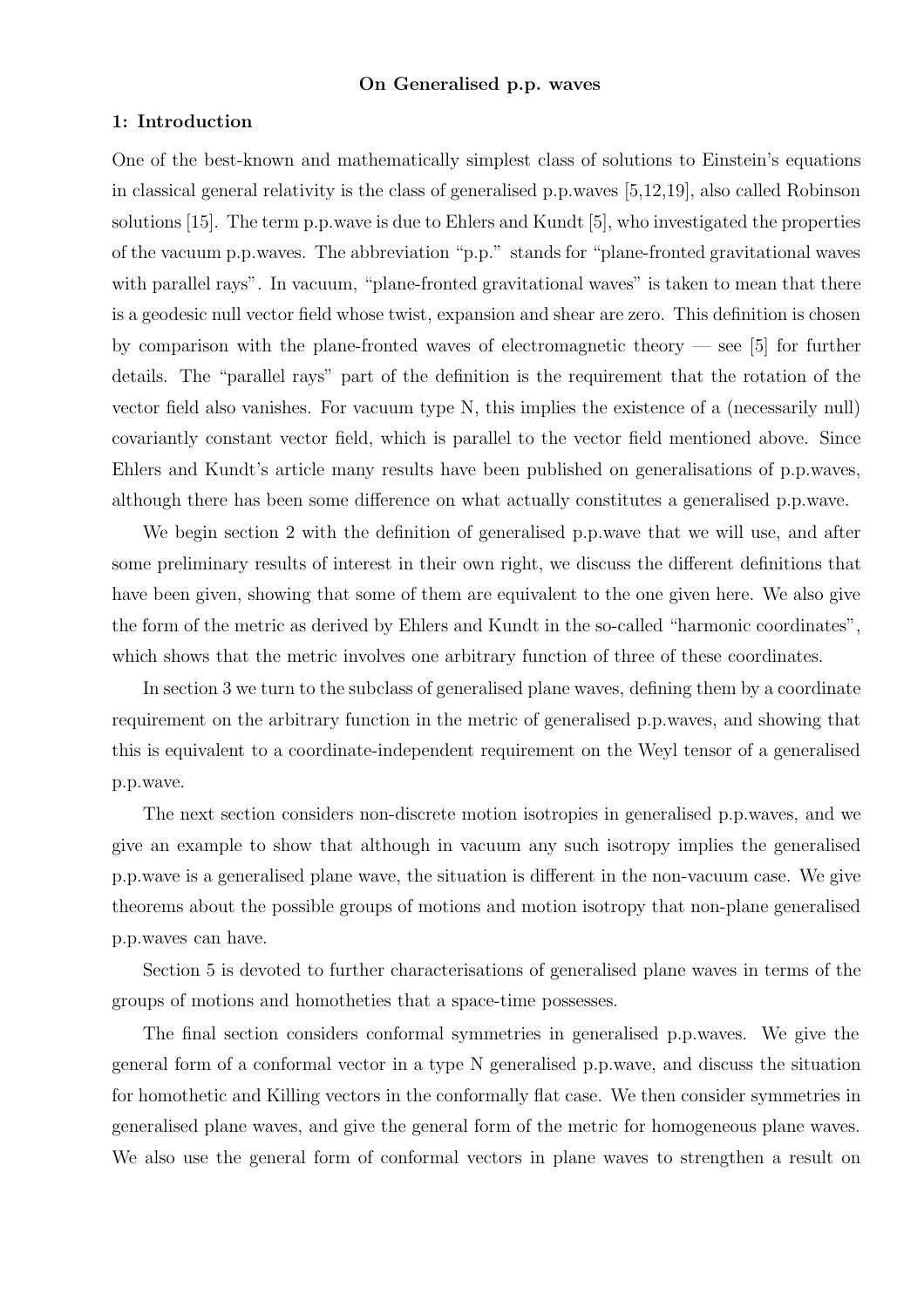conformally symmetric spaces given in [17] and finish with a discussion on special conformal vectors in generalised plane waves.

Our conventions throughout will largely follow those of Kramer et al, [12]. We recall some results and terminology that will be used: for any vector field X,  $\mathcal{L}_X g_{ab} = X_{a;b} + X_{b;a}$ . We call X a **conformal vector** if  $\mathcal{L}_{X}g = 2\psi g$  for a real valued function  $\psi$  called the **divergence** of X. A conformal vector with a constant non-zero divergence is a **homothetic vector**, and with an identically zero divergence is a **Killing vector**. We can write the covariant differential of a conformal (homothetic, Killing) vector as  $X_{a;b} = \psi g_{ab} + F_{ab}$ , where the bivector  $F_{ab}$  is called the **conformal** (or **homothetic, Killing**) **bivector**. We will also make frequent use of the Géhéniau-Debever decomposition of the Riemann tensor:

$$
R_{abcd} = C_{abcd} + E_{abcd} + \frac{R}{6}g_{a[c}g_{d]b}
$$
\n
$$
(1.1)
$$

# **2: Definition and Basic Properties**

A **generalised p.p.wave** is a non-flat spacetime (M, g) admitting a covariantly constant real null bivector. This definition is more restrictive than the one given in Kramer *et al* [12], which just required the existence of a covariantly constant null vector, but preserves most of the properties, in particular the form of the line element (q.v. section 3.2) of the vacuum p.p. waves that were studied by Ehlers and Kundt [5]. As we shall see, our definition is equivalent to the one in Kramer et al in the vacuum, Einstein-Maxwell or pure radiation cases, see theorem 2.3. Note that since the Levi-Civita tensor is covariantly constant, the dual and hence the self-dual of any covariantly constant real bivector is covariantly constant, and also the real and imaginary parts of a covariantly constant complex bivector are covariantly constant. Thus a space-time is a generalised p.p.wave if and only if it admits a self-dual, covariantly constant (complex) null bivector.

Now let  $(x, U)$  be a contractable chart of a space-time M, and let  $C_{abcd} = C_{abcd} + iC_{abcd}^*$ be the complex self-dual of the Weyl tensor. Then if in  $U$  the Weyl tensor is non-zero and  $\tilde{C}_{abcd;e} = \tilde{C}_{abcd}p_e$ , for some non-zero complex 1-form  $p_e$  — the **recurrence vector** — we say that the Weyl tensor is **complex recurrent** on U [14]. If  $p \equiv 0$  on U we call the Weyl tensor **conformally symmetric** [14]. If the Weyl tensor is conformally symmetric or complex recurrent on U then its Debever-Penrose directions are recurrent and repeated, and, as the following lemma shows, the Petrov type is N or D according as to whether the Ricci scalar R is zero or not respectively, see Hall [7].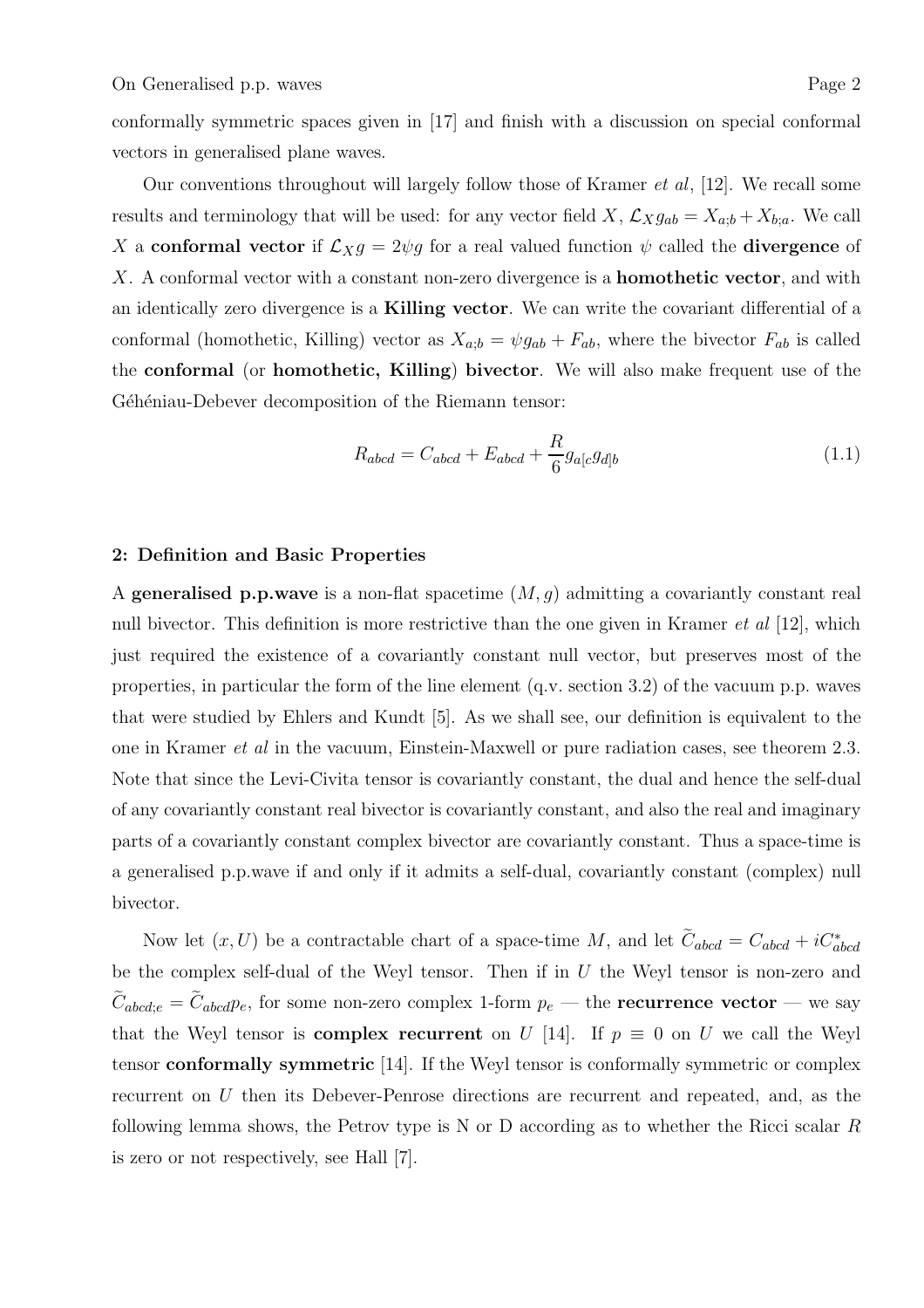# **Lemma 2.1** [10]

*If a space-time admits a recurrent null vector field*  $\ell$ , the Weyl tensor is algebraically special, the Petrov type being II or D if and only if the Ricci scalar is non-zero. Furthermore,  $\ell$  is a *(repeated) Debever-Penrose vector if the Weyl tensor is non-zero and a Ricci eigenvector if the Ricci tensor is non-zero.*

We also recall that if a tensor,  $T$ , is recurrent and the recurrence vector is a gradient, then T is proportional to a covariantly constant tensor. For recurrent null vectors, this is equivalent to requiring that  $\ell^a R_{abcd} = 0$ , [12].

Using results of [7] on type N conformally symmetric or complex recurrent space-times leads to the following result

## **Theorem 2.2** [19], cf. [7]

Let U be a connected, smoothly contractable chart of a space-time  $(M, g)$ . The following *are equivalent:*

- *(a) The Weyl tensor is non-zero on* U *and* U *admits a covariantly constant null bivector.*
- *(b) The Weyl tensor is conformally symmetric or complex recurrent with gradient recurrence vector and is Petrov type N on* U*.*
- *(c) The Weyl tensor is conformally symmetric or complex recurrent on* U *and the Ricci tensor is either zero or of Segre type [(2,1,1)] eigenvalues zero.*
- *(d)* The Petrov type is N on U, and there is a covariantly constant null vector field  $\ell$  on U.
- (e) The Weyl tensor is non-zero and the Ricci tensor is either zero or of Segre type  $[(2,1,1)]$ *with zero eigenvalues on* U *and there is a covariantly constant null vector on* U*.*

The vector  $\ell$  in (d) or (e) spans the (unique) Debever-Penrose direction, is a null Ricci eigen*vector, and spans the principal null direction of the bivector in (a).*

## **Proof** :

Hall [7] showed that (a)⇔(b). Suppose that (a) holds. Then (a)⇔(b) implies that the Petrov type is N. If  $V_{ab} = 2\ell_{a}p_{b}$  is the covariantly constant null bivector, where  $\ell^a p_a = 0$ , then the principal null direction  $\ell$  is recurrent with gradient recurrence vector, and so there is a covariantly constant null vector parallel to  $\ell$ , hence (a)⇒(d). Conversely, if (d) holds then from the Ricci identity,  $R_{abcd}\ell^d = 0$  and lemma 2.1 implies that the Ricci scalar R is zero and  $C_{abcd}\ell^d = 0$ . Thus we find using (1.1) that  $E_{abcd}\ell^d =$ 0, hence  $R_{ab} = A\ell_a\ell_b$  for some A, possibly zero, [4]. Let  $\{\ell^a, n^a, m^a, \overline{m}^a\}$  be a Weyl canonical tetrad, and define  $V_{ab} = 2\ell_{a}\overline{m}_{b}$ . Then the above results imply that  $V_{ab}$  is recurrent (cf.  $[5]$  p. 88) and has vanishing skew derivative [7]. Hence by the Poincaré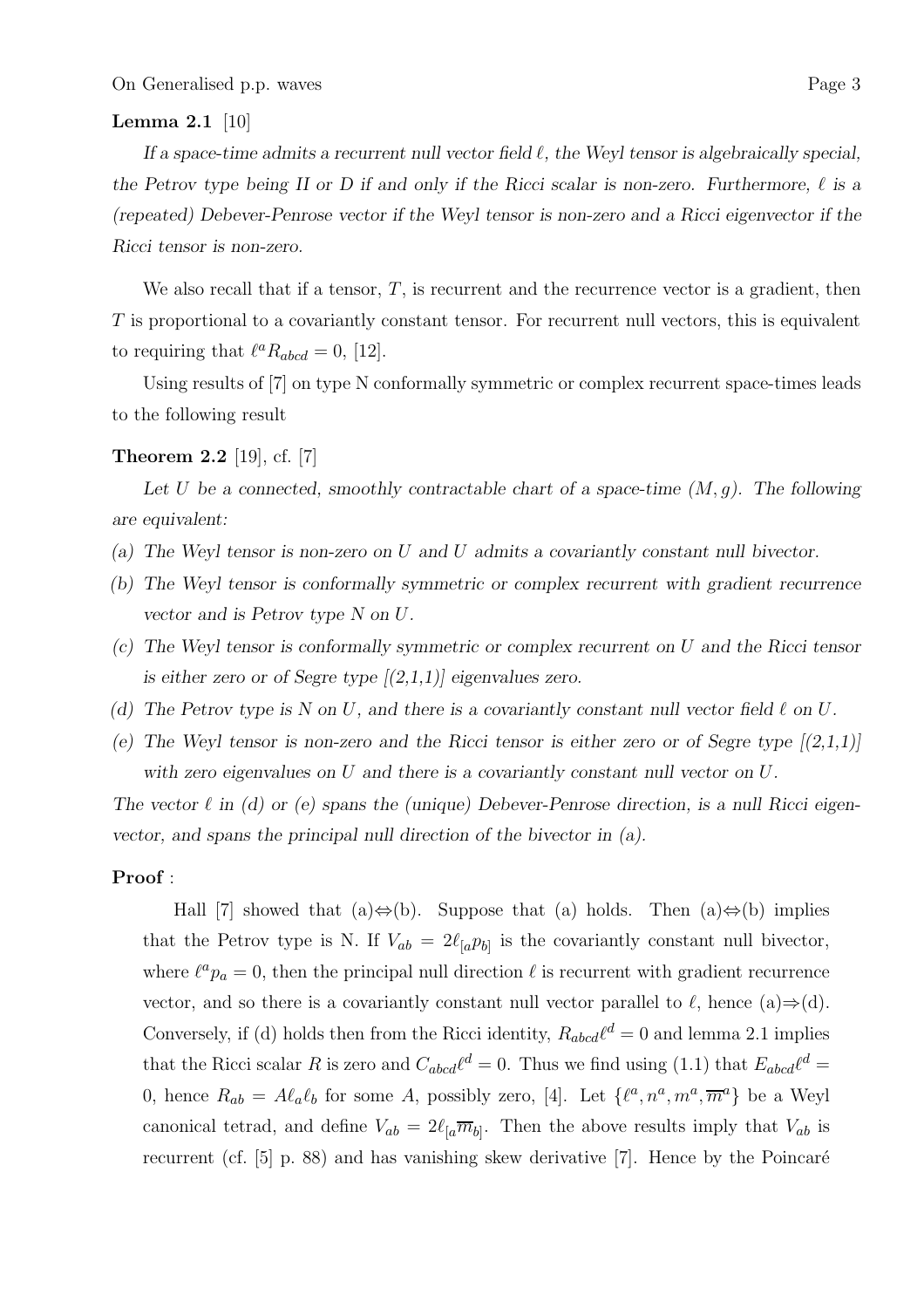Lemma the recurrence vector is a gradient, so there is a covariantly constant (complex) null bivector proportional to V, and  $(d) \Rightarrow (a)$ .

Now from  $(d) \Leftrightarrow (b) \Leftrightarrow (a)$  and the above, it follows that  $(d) \Rightarrow (c)$ . Conversely, if  $(c)$ holds then from the remarks before lemma 1.1, lemma 1.1 itself, and since  $R_{ab} = A\ell_a\ell_b$ (so that  $R = 0$ ) the Petrov type must be N and  $\ell$  is a recurrent, repeated Debever-Penrose vector. But then  $R_{abcd}\ell^d = 0$  follows from equation (1.1), and thus (c)⇒(d).

Finally, it is clear from the above that  $(d) \Rightarrow (e)$ . Conversely, if  $(e)$  holds, then from equation (1.1)  $C_{abcd}\ell^d = 0$ , so (e) $\Rightarrow$ (d).

# **Q.E.D.**

In vacuum, a non-flat space-time admitting a covariantly constant vector is automatically type N and the vector is null. For type O space-times with a covariantly constant null vector, lemma 2.1 shows that  $R = 0$  and the rest of the proof (e)⇔(d)⇔(a) then goes through. Thus

## **Theorem 2.3** [19], cf. [7]

*A non-flat space-time is a generalised p.p. wave if and only if it admits a covariantly constant null vector field and the Petrov type is N or O, or equivalently if and only if it has a covariantly constant null vector field and is vacuum or has Ricci tensor of Segre type [(2,1,1)] with zero eigenvalues. In vacuum a non-flat space-time with a covariantly constant vector is necessarily a p.p.wave and the vector is null. The covariantly constant vector is a Debever-Penrose vector if the Weyl tensor is non-zero, and a Ricci eigenvector if the Ricci tensor is non-zero. If type N, the Weyl tensor is necessarily complex recurrent with gradient recurrence vector or conformally symmetric, and if non-zero the Ricci tensor is recurrent.*

Now consider a space-time satisfying condition (a) of theorem 2.2. If we denote the self-dual of the covariantly constant null bivector by  $V_{ab} = 2\ell_{a}\overline{m}_{b}$  for some complex vector  $\overline{m}^{a}$  such that  $\overline{m}_a \overline{m}^a = \ell_a \overline{m}^a = 0$ , then we find from the proof (d)⇒(a) above and the canonical form of type N Weyl tensors that we can write, for a complex function  $\Phi$ ,

$$
\widetilde{C}_{abcd} = \Phi V_{ab} V_{cd}.
$$
\n(2.1)

Furthermore, from theorem 2.2, there is a real valued function  $\phi$  such that

$$
R_{ab} = 2\phi \ell_a \ell_b. \tag{2.2}
$$

Writing the Bianchi identities as [12]

$$
C^{a}{}_{bcd;a} = \frac{1}{2} \left( R_{bc;d} - R_{bd;c} + \frac{1}{6} (g_{bd} R_{,c} - g_{bc} R_{,d}) \right), \tag{2.3}
$$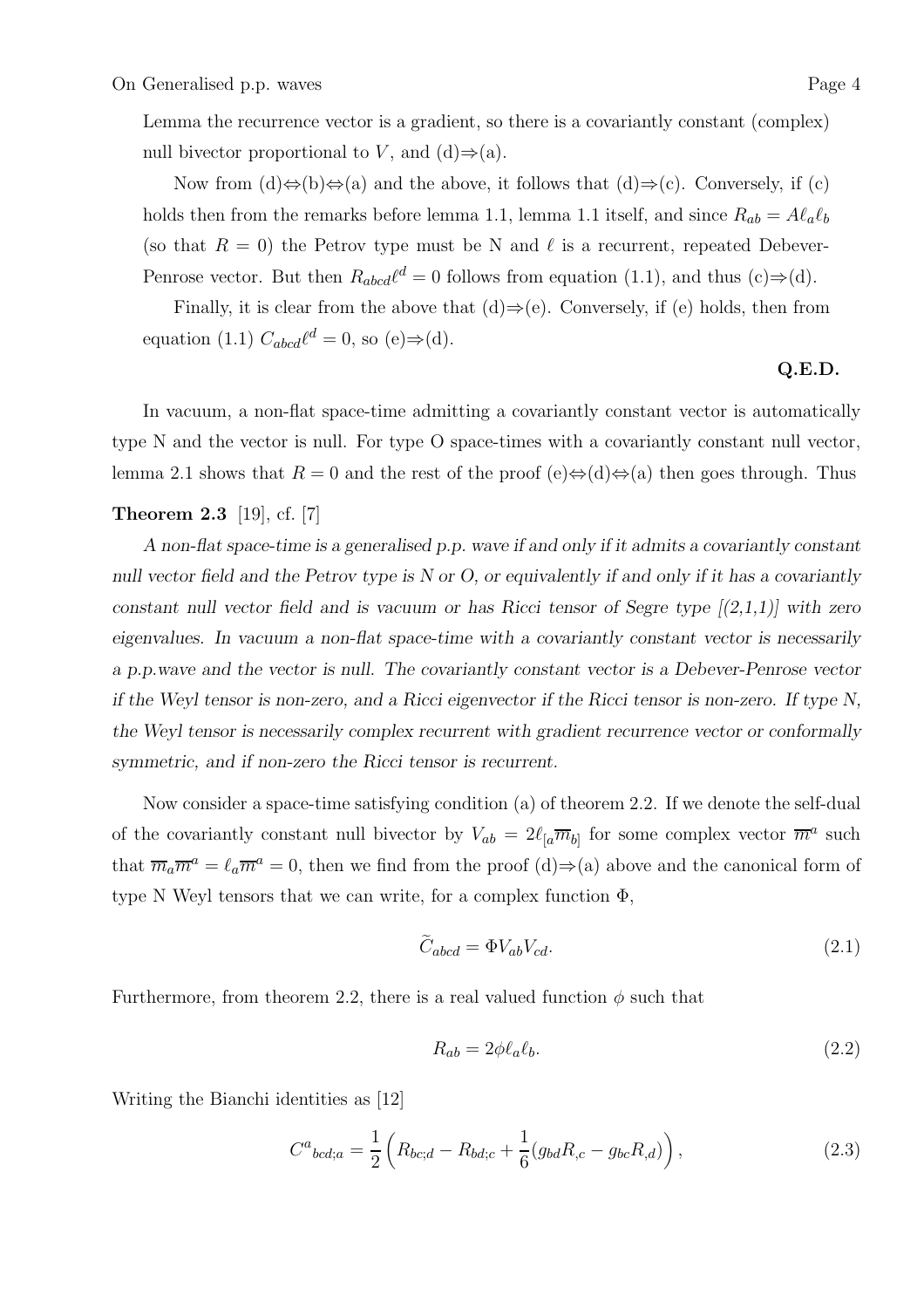we have for generalised p.p. waves

$$
C^a{}_{bcd;a} = 2\phi_{,[d}\ell_{c]}\ell_{b}.\tag{2.4}
$$

This equation will prove useful later.

If we now consider the metric of a generalised p.p. wave, we note that the argument of [5] pp.89–91 uses only the existence of a covariantly constant null bivector to find the metric for vacuum p.p. waves, and therefore this argument will go through for generalised p.p. waves to give the metric

$$
ds^{2} = dx^{2} + dy^{2} + 2 du dv + 2H du^{2}.
$$
 (2.5)

Here  $u_{,a} = \ell_a$  is covariantly constant, v is an affine parameter along the (geodesic) vector field represented by  $\ell$  and  $x_{,a}$  and  $y_{,a}$  span a wave surface of  $\ell$  and are therefore spacelike. The function H is independent of v (i.e.  $H_{,a}\ell^a = 0$ ) and in fact  $H(u, x, y) = -\frac{1}{2}v_{,a}v^a$ . We will always assume that the coordinates of a generalised p.p. wave are  $\{u, v, x, y\}$ , in that order. These coordinates satisfy the "harmonic gauge" condition,  $g^{ab}\Gamma^c_{ab} = 0$ . Clearly, generalised p.p. waves are Kerr-Schild metrics, and from equation 28.13 of [12], see also [5], the Ricci tensor of a generalised p.p. wave is

$$
R_{ab} = -H^{;c}{}_{c} \ell_{a} \ell_{b}
$$
  
= - (H<sub>xx</sub> + H<sub>yy</sub>)  $\ell_{a} \ell_{b}$ . (2.6)

The sign difference between equation (2.6) and [5] p.91 arises since Ehlers and Kundt use a different convention in the definition of the Riemann tensor to the one used in [12]. We find (cf. [5] theorem 2–5.6) for  $\Phi$  as in (2.1),

$$
\Phi = - (H_{xx} - H_{yy} + 2iH_{xy})
$$
\n(2.7)

If  $z = x + iy$ , we find that  $\Phi = -H_{\bar{z}\bar{z}}$  and  $\phi = -\frac{1}{2}H_{z\bar{z}}$ . Thus  $\Phi$  and  $\phi$  are independent of v so  $\Phi_{,a}\ell^a = \phi_{,a}\ell^a = 0$ . We note that generalised p.p. waves satisfy the energy conditions if and only if  $\phi \geq 0$ , i.e. if and only if  $H_{z\overline{z}} \leq 0$ .

For our final characterisations of generalised p.p. waves, we consider the infinitesimal holonomy group, see  $[6,10]$  for a discussion of these groups. Now for a generalised p.p.wave the existence of a covariantly constant null vector and the fact that the Petrov type is N or O implies that the infinitesimal holonomy group is (in Schell's notation [16]) either an  $R_8$ , that is, is the two-parameter group of proper null rotations, [12] equation 3.15, or is an  $R_3$ : a one-parameter group of proper null rotations.

Conversely, in both  $R_3$  and  $R_8$  cases the Petrov type is N or O and there is a covariantly constant null vector. Hence, generalising the result of Goldberg and Kerr [6], we have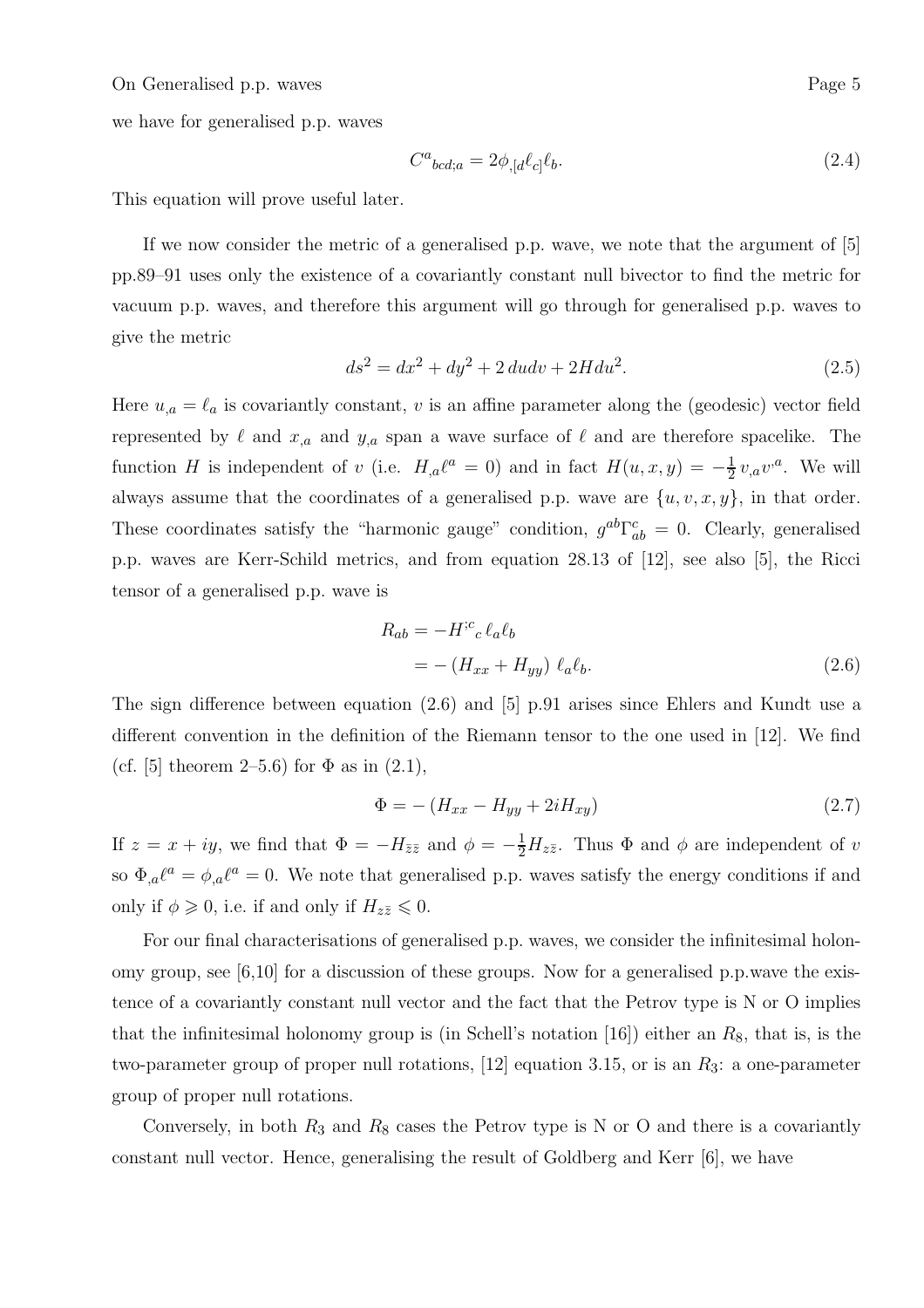## **Theorem 2.4**

*A space-time is a generalised p.p. wave if and only if its infinitesimal holonomy group is*  $R_3$ *or* R8*. In vacuum the infinitesimal holonomy group must be* R<sup>8</sup> *perfect.*

Note that from this theorem it is simple to prove that the definition of a generalised p.p. wave given by Sippel and Goenner [18] is the same as the one given above, as the following theorem shows.

# **Theorem 2.5** [19]

*A space-time is a generalised p.p. wave if and only if it admits a covariantly constant vector and the Riemann tensor satisfies*

$$
R^a{}_{bcd}R^b{}_{aef} = 0.
$$

## **3: Generalised Plane Waves**

A generalised p.p. wave is called a **generalised plane wave** if the function H in equation (2.1) is a quadratic in the coordinates x and y with coefficients functions of  $u$ , i.e. can be written

$$
H(x, y, u) = Ax2 + By2 + Cxy + Dx + Ey + F
$$
  
=  $Mz2 + \overline{Mz}^{2} + Pz\overline{z} + Qz + \overline{Qz} + S,$  (3.1)

where  $z = x + iy$ , with  $A, \ldots, F, P$  and S real-valued, M and Q complex-valued functions of u. From the forms of  $\Phi$  and  $\phi$  given before, we see that for generalised plane waves  $\Phi = -2\overline{M}$ and  $\phi = -\frac{1}{2}P$  in (2.1) and (2.2), and

## **Lemma 3.1**

*A generalised p.p. wave is a generalised plane wave if and only if* Φ *and* φ *in (2.1) and (2.2) are functions of* u *only.*

Thus the above definition of generalised plane waves is the same as that given in [12]. Furthermore, the above lemma leads to, [19], cf. [7],

## **Theorem 3.2**

*Let (*M, g*) be a generalised p.p. wave. The following are equivalent:*

- *(a) (*M, g*) is a generalised plane wave.*
- *(b) The Weyl tensor is either Petrov type O, conformally symmetric, or its recurrence vector is parallel to a real null vector. Also*
- *(c) The Ricci tensor of a generalised plane wave is either recurrent with recurrence vector parallel to a real null vector, covariantly constant or zero.*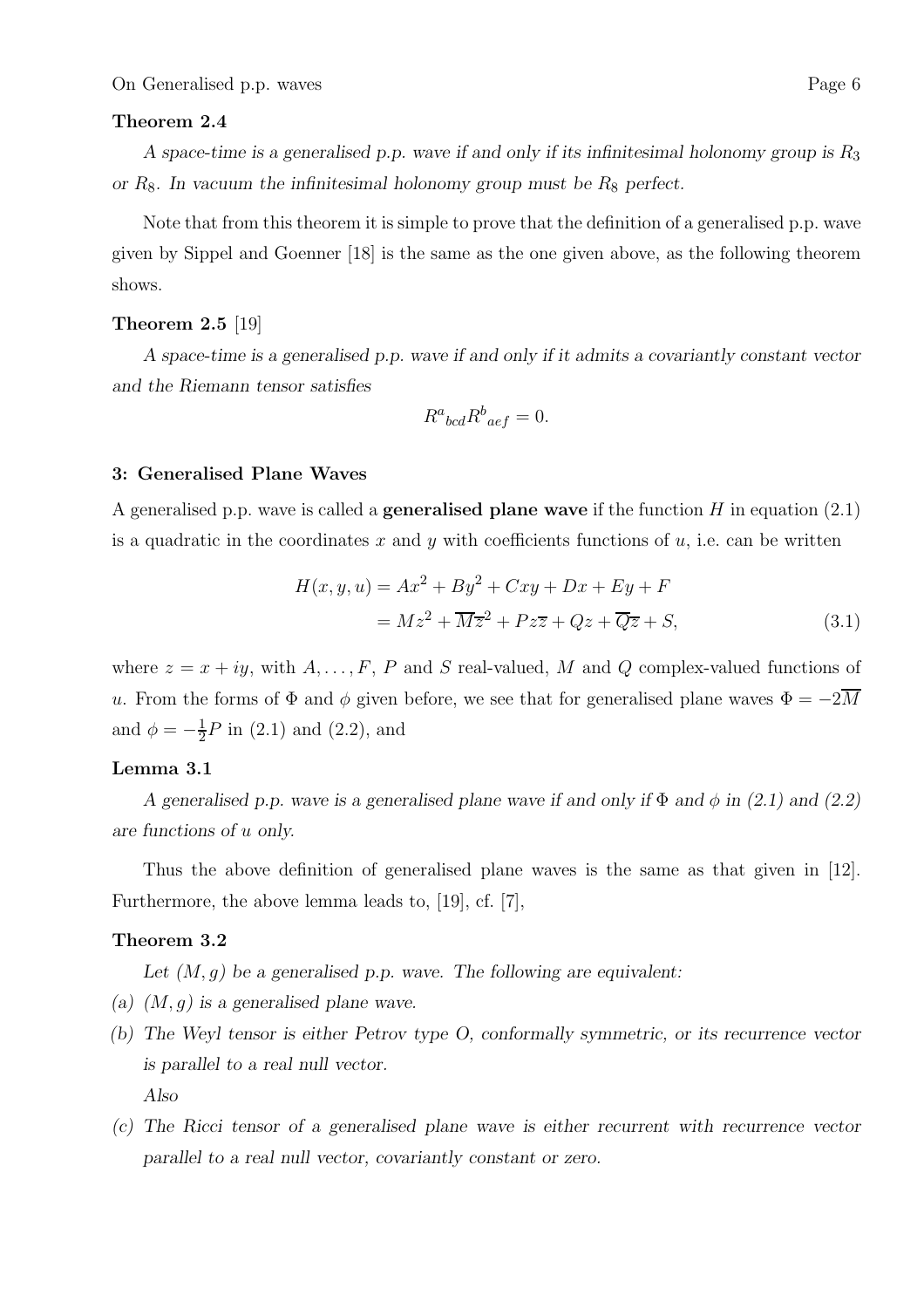## **Proof** :

For a, respectively, non conformally flat or non vacuum generalised p.p. wave we have, from equations  $(2.1)$  and  $(2.2)$ ,

$$
\tilde{C}_{abcd;e} = \tilde{C}_{abcd} (\log \Phi)_{,e}.
$$
\n(3.2)

$$
R_{ab;c} = R_{ab} (\log 2\phi)_{,c}.\tag{3.3}
$$

Then (a)⇒(b) and (a)⇒(c) follow from lemma 3.1. Conversely, (b)⇒(a) follows from the Bianchi identity in the form (2.3).

# **Q.E.D.**

## **Corollary 3.3**

*A generalised p.p. wave is a generalised plane wave if and only if*  $\Phi = \Phi(u)$  *in (2.1).* 

In fact it is always possible to perform a coordinate change for generalised plane waves so that the metric function H takes the form (3.1), but with  $D = E = F = 0$ , equivalently  $Q = S = 0$  [5,12]. We will therefore always assume this done. For references to the earlier history and discovery of certain classes of plane waves, see [5,12].

We also note that it is possible to perform a coordinate change on a generalised plane wave to put the metric into the Rosen form

$$
ds^{2} = g_{AB}(u)dx^{A}dx^{B} + 2du'dv \qquad A, B = 1, 2.
$$
 (3.4)

See [12] for the requisite coordinate change. The Rosen form is the form found by Kruchkovich [13], and is used in the study of colliding plane waves, as the coordinates  $u'$  and v are both null, see e.g. [20].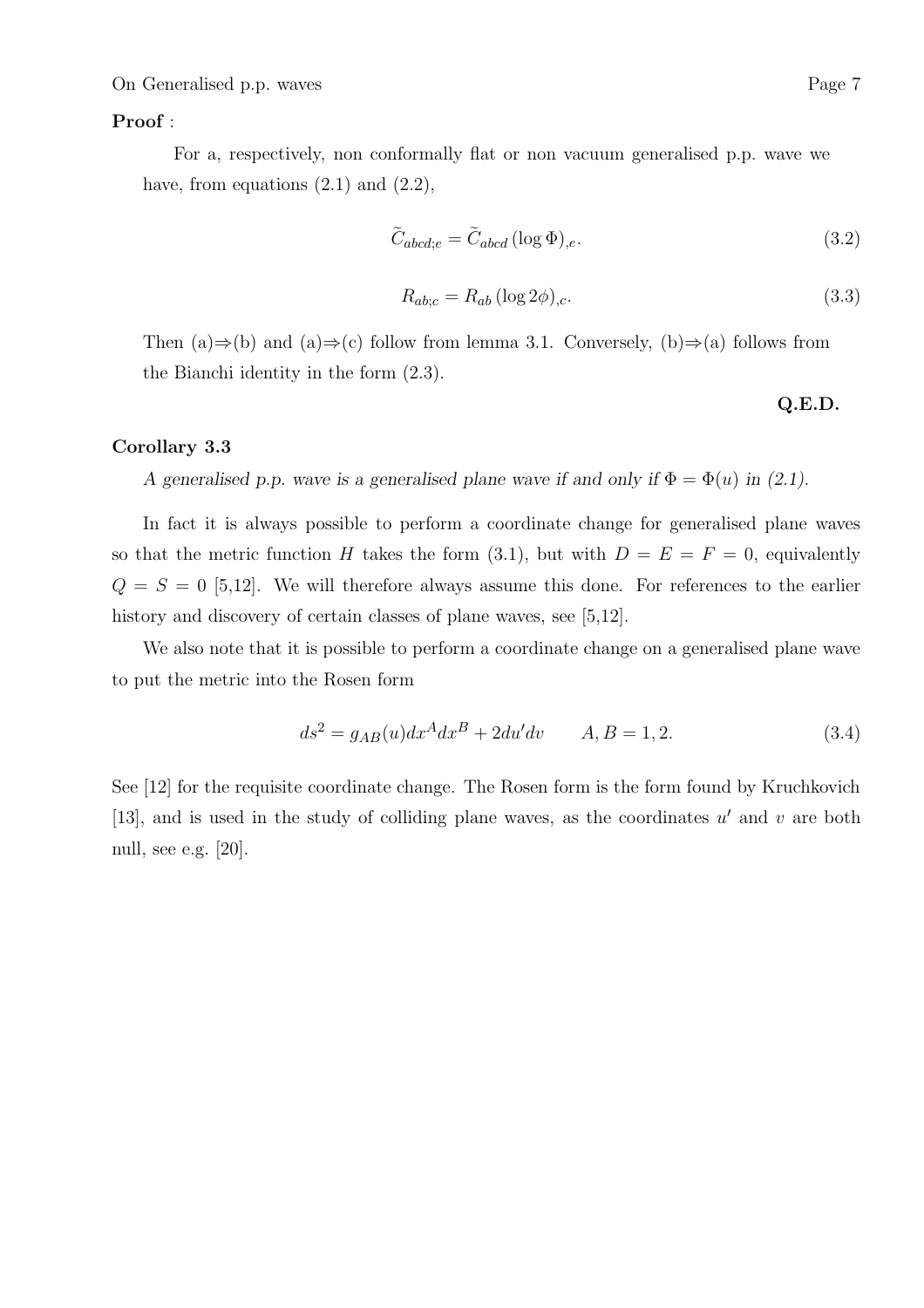## **4: Isotropy and Generalised p.p. waves**

In vacuum, the Weyl tensor (equivalently the Riemann tensor) is conformally symmetric or complex recurrent if and only if we have a generalised p.p. wave [5], and the Petrov type of a vacuum p.p. wave is N. The following characterisation of vacuum plane waves follows from theorem 3.2 and the Bianchi identities (2.3):

## **Theorem 4.1** [5]

*A vacuum p.p. wave is a vacuum plane wave if and only if the recurrence vector of the self-dual Riemann tensor is zero or parallel to a real vector, which is necessarily null.*

Now let  $(M, q)$  be a vacuum p.p. wave that is not conformally symmetric and X be any Killing vector of it. Then using equation (4.9) from [21] p.16,

$$
\mathcal{L}_X \tilde{C}_{abcd;e} = 0 \qquad \text{(equivalently} \quad \mathcal{L}_X p_e = 0)
$$
\n
$$
(4.1)
$$

where  $p_e$  is the (non-zero) recurrence vector of  $\tilde{C}_{abcd}$ . This equation also holds in the nonvacuum case, as does the equation  $p_e l^e = 0$ , which follows from the form of the recurrence vector given in the proof of theorem 3.2.

Suppose that Y is a Killing vector of  $(M, g)$  that vanishes at some point m, so that  $\nabla Y(m)$ generates a motion isotropy. Then since the Petrov type is N, there is a space-like vector,  $q^a$  say, orthogonal to  $\ell^a$  such that  $Y_{a;b}(m)=2\ell_{[a}q_{b]},$  see e.g. [5,12]. Thus at  $m$ ,  $\mathcal{L}_Y p^a = p^a_{;b} Y^b - Y^a_{;b} p^b =$  $-\ell^a(q_bp^b)$ , which is zero from (4.1). Thus  $p_aq^a = 0$ .

Write the covariantly constant bivector V as  $V_{ab} = 2\ell_{a}\overline{m}_{b}$  for some complex vector  $\overline{m}^{a}$ , where  $\overline{m}^a = x^a - iy^a$  for space-like vectors  $x^a$ ,  $y^a$  orthogonal to  $\ell^a$ . Then the Bianchi identities in the form (2.3) give  $p_a V^a{}_b = 0$  so that  $p_a \overline{m}^a = 0$ . Now we write  $p^a = r^a + i s^a$  and  $q^a =$  $\lambda \ell^a + \mu x^a + \nu y^a$  for real vectors  $r^a$ ,  $s^a$  and real constants  $\lambda, \mu, \nu$  where  $\mu^2 + \nu^2 \neq 0$ . Then the equations  $p_a q^a = p_a \overline{m}^a = p_a \ell^a = 0$  show that  $r^a$  and  $s^a$  are both orthogonal to the same three linearly independent vectors  $(\ell^a, x^a \text{ and } y^a)$  and are hence parallel. However  $r^a$  and  $s^a$  being parallel implies that  $p^a$  is parallel to a real vector, and thus from theorem 4.1:

# **Theorem 4.2** cf. [5] p. 94

*A (vacuum) p.p. wave that admits a motion isotropy is a plane wave.*

This theorem is not true for non-vacuum p.p. waves. The following metric, due to Sippel and Goenner [18], provides the counterexample.

$$
ds^{2} = dx^{2} + dy^{2} + 2 du dv + 2 ke^{2(\rho x - \sigma y)} du^{2}.
$$
\n(4.2)

Here k,  $\rho$  and  $\sigma$  are constants such that  $k \neq 0$  and  $\rho^2 + \sigma^2 \neq 0$ . Thus at least one of  $\rho$  and  $\sigma$ is non-zero, and we assume, without loss of generality, that  $\rho \neq 0$ .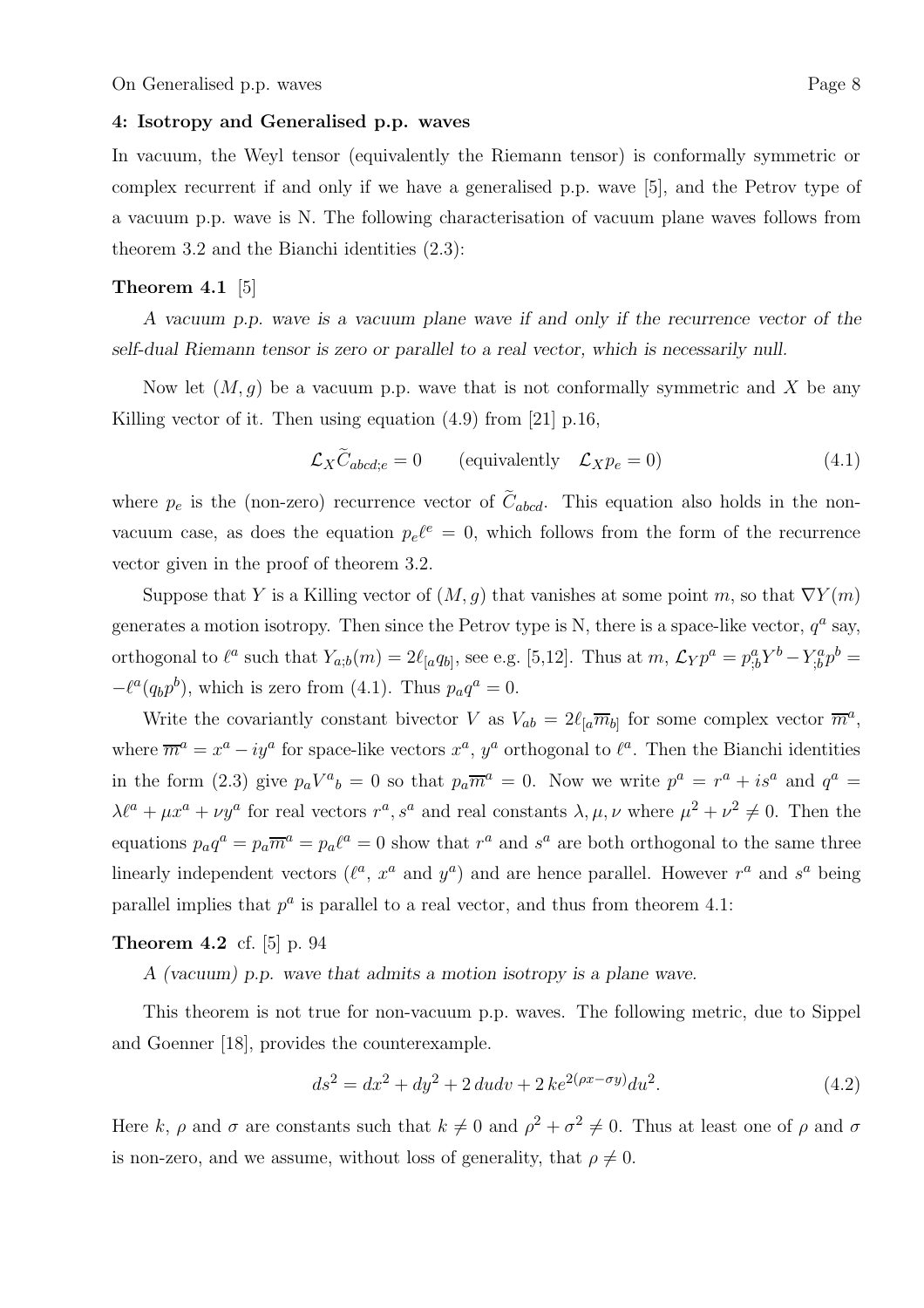This metric is not a generalised plane wave, satisfies the energy conditions if and only if  $k < 0$ , is neither vacuum nor an electromagnetic field [18], and admits the following five independent Killing vectors, cf. [18]:

$$
X_1 = \partial_v \qquad X_2 = \partial_u \qquad X_3 = \rho \partial_y + \sigma \partial_x
$$
  
\n
$$
X_4 = -\partial_x + \rho (u\partial_u - v\partial_v)
$$
  
\n
$$
X_5 = u(\sigma \partial_x + \rho \partial_y) - (\sigma x + \rho y)\partial_v.
$$
\n(4.3)

The orbit of these five Killing vectors is four dimensional. At a point  $m = (u_0, v_0, x_0, y_0)$  the isotropy group is generated by the vector

$$
X_0 = (u - u_0) (\sigma \partial_x + \rho \partial_y) - (\sigma (x - x_0) + \rho (y - y_0)) \partial_v,
$$
\n(4.4)

which has a null 2-space of fixed points given by  $u = u_0$ ,  $(\sigma(x - x_0) + \rho(y - y_0)) = 0$ . We also find that, at  $m$ ,  $X_{0 a;b}$  is a null bivector, as expected from the Petrov type.

We do however have the following three theorems for generalised p.p. waves:

# **Theorem 4.3** [2]

*A spacetime with a three-parameter group of motions with two dimensional null orbits that is vacuum or an invariant Einstein-Maxwell field*<sup>1</sup> *is a generalised plane wave.* 

## **Theorem 4.4** [12]

*Vacuum, Einstein-Maxwell or pure radiation fields admitting a group of motions acting transitively on null hypersurfaces are generalised plane waves.*

## **Theorem 4.5** [19]

*A non-flat generalised p.p. wave admitting a two parameter (or greater) motion isotropy group is a generalised plane wave.*

The metric  $(4.2)$  shows that this is the best we can do. The Killing algebra of  $(4.2)$  has two four-parameter subalgebras, spanned by  $\{X_1, X_2, X_3, X_4\}$  and  $\{X_1, X_3, X_4, X_5\}$ . The former has a four dimensional orbit (all four Killings are everywhere linearly independent), the latter a three-dimensional orbit that is timelike if  $u \neq 0$  and null if  $u = 0$ . The three dimensional subalgebra generated by  $\{X_1, X_3, X_5\}$  has a two dimensional null orbit. If we inspect all possible cases of motion isotropy in generalised p.p. waves, we have, for a  $G_r$  of motions;

Orbit  $V_4$ : If  $r \geq 6$  the p.p. wave is a plane wave from theorem 4.5, if  $r = 5$  there is metric  $(4.2).$ 

<sup>1</sup>  $\mathcal{L}_X \tilde{F} = 0$  for X any Killing vector,  $\tilde{F}$  the self-dual Maxwell bivector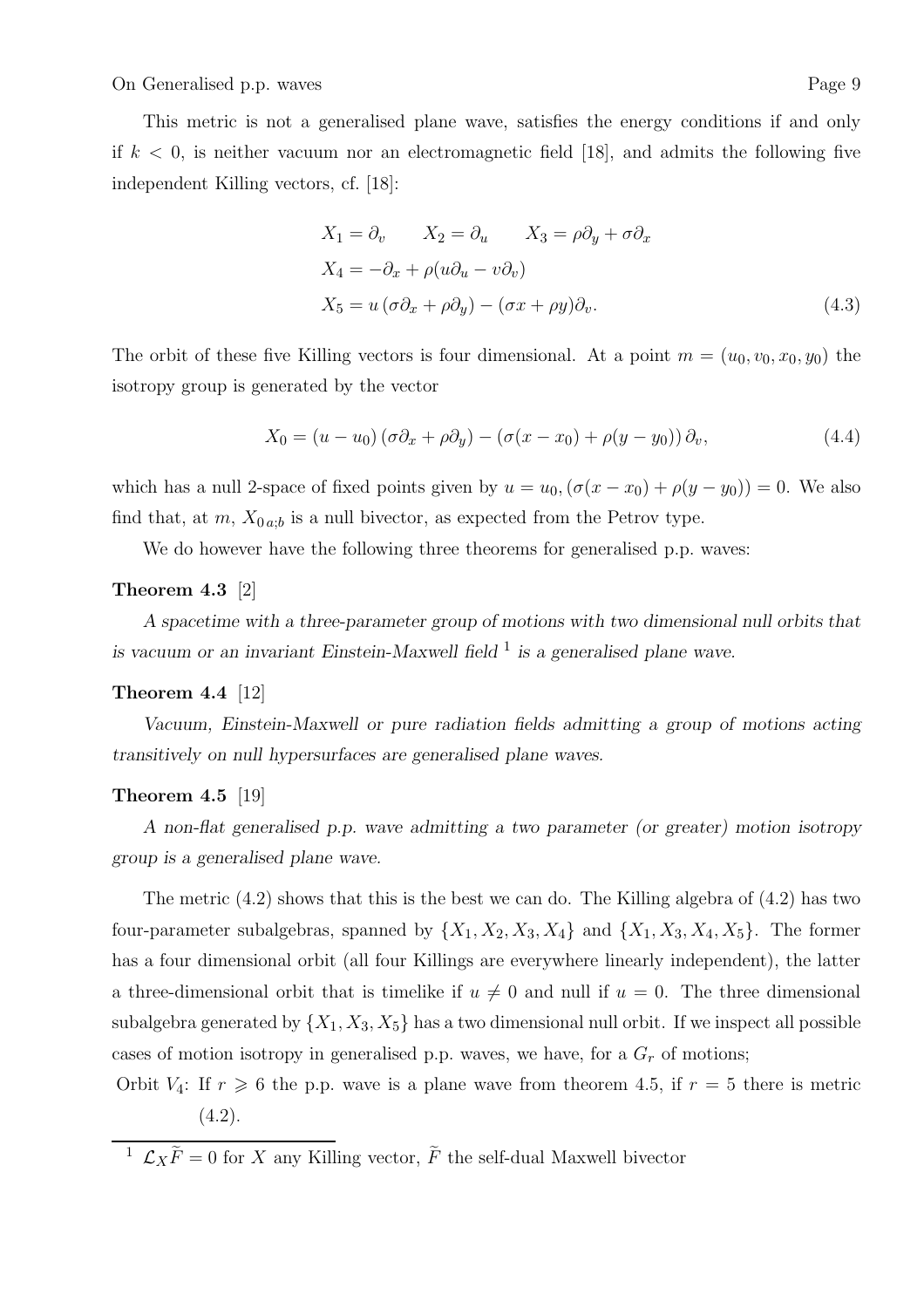- Orbit  $T_3$ : If  $r = 6$  (the maximum), theorem 4.5 implies a plane wave. Fubini's theorem forbids a  $G_5$ , metric (4.2) admits a  $G_4$ .
- Orbit  $T_2$ : Here the isotropy group must consist of boosts, which is incompatible with the Petrov type.
- Orbit N<sub>3</sub>: A  $G_r$  for  $r \geq 5$  is a plane wave (theorem 4.3, compare theorem 5.1 in the next section). Metric  $(4.2)$  admits a  $G_4$  on an  $N_3$ , and this shows that the requirement that all the group orbits are null hypersurfaces in theorem 4.4 cannot be dropped.

Orbit  $N_2$ : The maximum is  $r = 3$ , and metric (4.2) admits this.

Note that as there is always a null (covariantly constant) Killing vector in any generalised p.p. wave, the Killing orbit cannot be spacelike. It follows from [18] that, apart from (4.2), all cases of p.p. waves with a motion isotropy are generalised plane waves. We can also show that that metric (4.2), which is always type N, does not admit any proper conformal or homothetic vectors, [19].

# **5: Characterisations of Generalised Plane Waves**

Theorem 4.5 helps establish the following important characterisation of generalised plane waves, originally due to Kruchkovich [13].

## **Theorem 5.1**

*A non-flat space-time is a generalised plane wave if and only if it has a five-parameter group of motions acting on three dimensional orbits. These orbits are necessarily null.*

# **Proof** :

Suppose that  $(M, g)$  has a five-parameter group of motions acting on three dimensional orbits. By Fubini's Theorem the orbits must be null. Let  $u$  be a coordinate such that the orbits are the hypersurfaces  $u = constant$ , and let  $\ell_a = u_{,a}$  be normal to the orbits. Let X be any Killing vector in the hypersurface, so that  $\ell_a X^a = 0$ . Covariantly differentiating this identity and using the fact that  $\ell$  is a gradient gives

$$
\mathcal{L}_X \ell_a = \ell_{a;b} X^b + X^b{}_{;a} \ell_b = 0. \tag{5.1}
$$

Furthermore, as X is an affine vector field, we find that  $\mathcal{L}_X\ell_{a;b} = 0$ , i.e.

$$
\ell_{a;bc}X^{c} + \ell_{c;b}X^{c};_{a} + \ell_{a;c}X^{c};_{b} = 0.
$$
\n(5.2)

We can write  $\ell_{a,b}$  in terms of a null triad  $\{\ell, x, y\}$  in the hypersurfaces as

$$
\ell_{a;b} = A\ell_a \ell_b + Bx_a x_b + Cy_a y_b + 2D\ell_{(a} x_{b)} + 2E\ell_{(a} y_{b)} + 2Fx_{(a} y_{b)},
$$
(5.3)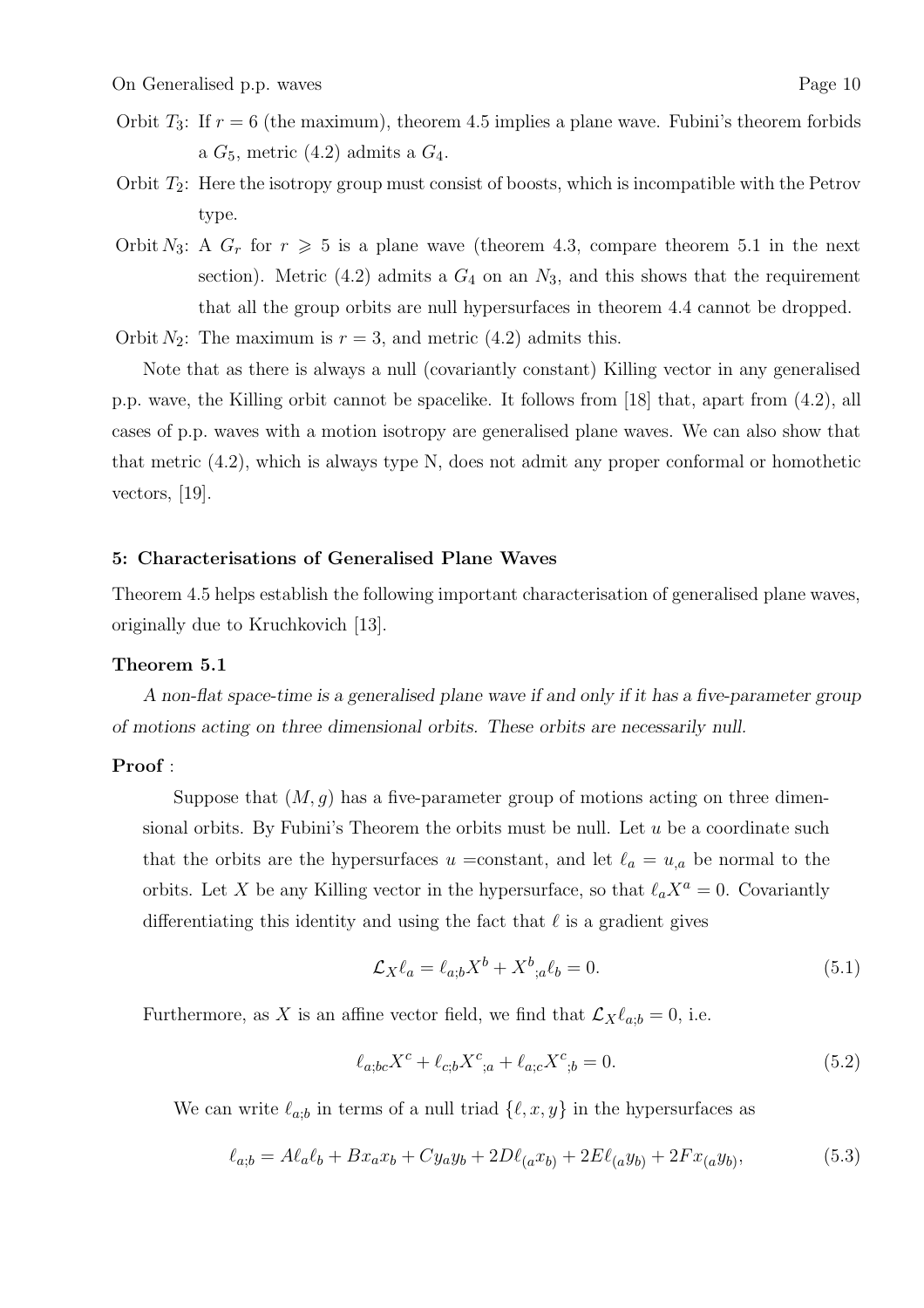for functions  $A, B, C, D, E, F$ . Now since we have a two parameter motion isotropy we can arrange the generators of the Killing algebra so that at any point  $p$  two of the generators,  $X_1$  and  $X_2$  say, vanish so from (5.1)  $X^b{}_{A;a}\ell_b = 0$  at p for  $A = 1, 2$ . Thus the Killing bivectors of  $X_A$  must be null or spacelike at p. However, consideration of the possible algebras of bivectors shows that for these two Killing vectors both Killing bivectors, which must be non-zero at  $p$ , are null at  $p$ . Hence we must have Petrov type N or O and a Segre type  $[(2,1,1)]$  or  $[(1,1,1,1)]$  Ricci tensor at each point, cf. [5] and [12] table 5.1. Thus we can arrange that at  $p$ 

$$
X_{1a;b} = 2\ell_{[a}x_{b]} \qquad X_{2a;b} = 2\ell_{[a}y_{b]}.
$$

If we use these expressions, and equation  $(5.3)$ , in  $(5.2)$  we find after a short calculation that  $B = C = D = E = F = 0$  at each point p, so  $\ell$  is recurrent.

Now since the Petrov type is N or O, from lemma 2.1 the Ricci scalar must vanish and  $\ell$  is both a Debever-Penrose vector and a Ricci eigenvector. Equation (1.1) now shows that  $R_{abcd}\ell^a = 0$ , and hence there is a covariantly constant null vector parallel to  $\ell$ . Thus from theorem 2.3 we have a generalised p.p. wave which by theorem 4.5 is a generalised plane wave.

Conversely, we shall see in section 6.1 that all generalised plane waves admit a five-parameter group of motions acting on three dimensional (null) orbits.

## **Q.E.D.**

If a conformal vector field has a fixed point at which the divergence is non-zero, it is said to have a **homothetic fixed point** at that point. It is possible to characterise generalised plane waves by the existence of homothetic fixed points:

## **Lemma 5.2**

*A generalised p.p. wave that has a homothetic fixed point at every point is a generalised plane wave.*

## **Proof** :

The conformally flat and conformally symmetric cases are obvious (theorem 3.2). Otherwise, for a conformal vector X such that  $\mathcal{L}_X g = 2 \psi g$ , since  $\psi_{,a}$  is proportional to the covariantly constant vector  $\ell_a$  (see lemma 6.1, next section), we can use equation (4.9) of chapter 1 of [21] and the possibilities for the conformal bivector at fixed points of conformals, see [9,19], to show that  $p_a$  is proportional to a real null vector [19], whence the result follows from theorem 3.2.

**Q.E.D.**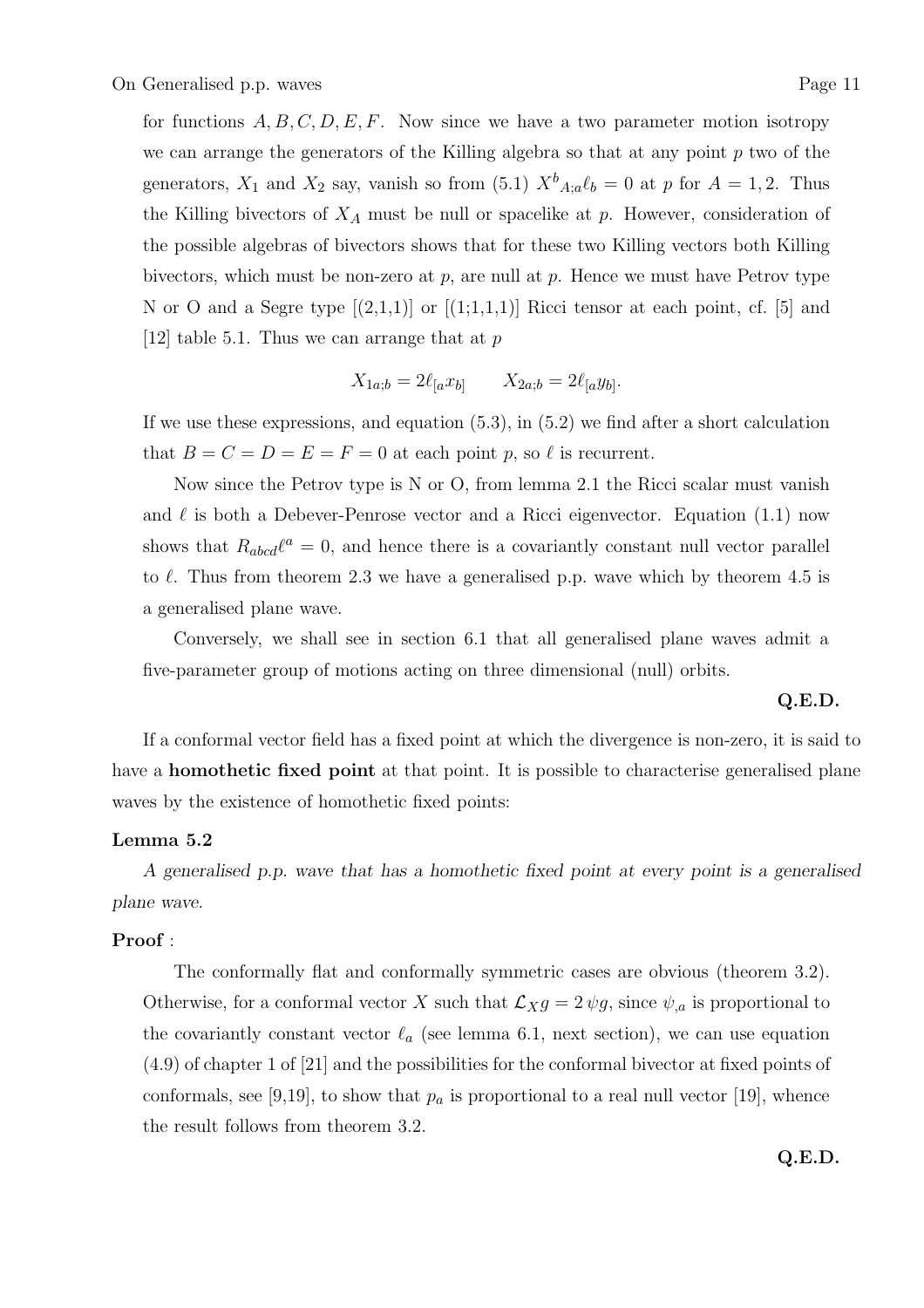This lemma enables us to prove the 'if' part of the following using techniques similar to those of the proof of theorem 5.1. The 'only if' part of this theorem will be proved in section 6.1.

**Theorem 5.3** [19], see also [11]

*A non-flat space-time is a generalised plane wave if and only if it has a group of motions acting transitively on three dimensional null orbits and also a homothety in those orbits.*

More generally we have

**Theorem 5.4** [1,8]

*A space-time is a generalised plane wave if and only if it admits a homothety with a nonisolated fixed point.*

The next result generalises a theorem of Kundt, see [5].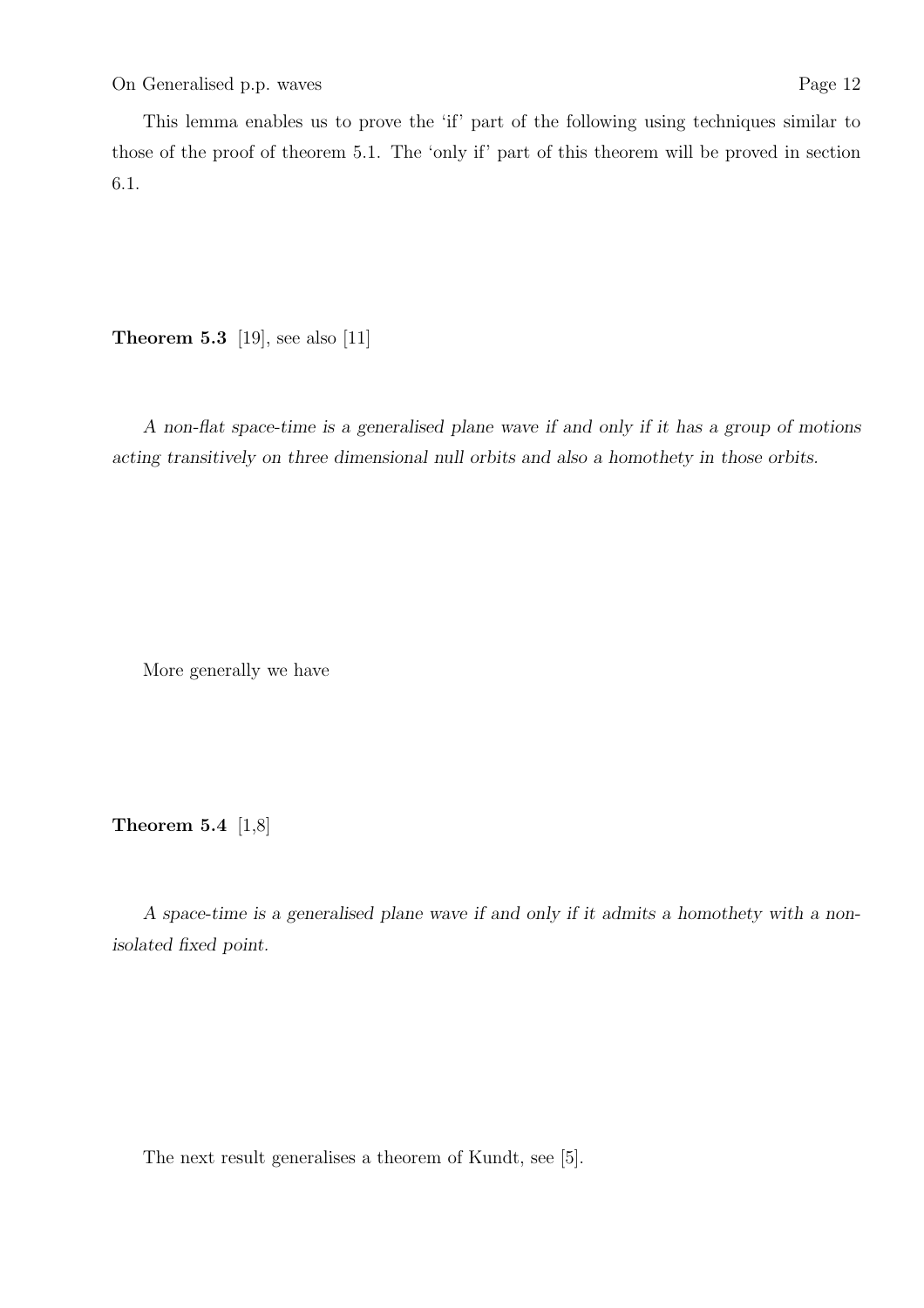## **Theorem 5.5**

*A space-time that has a three parameter Abelian group of motions containing a null Killing vector and acting on three dimensional null orbits admits a covariantly constant null vector. If the space-time is non-flat and either Petrov type N, Petrov type O, vacuum or has Ricci tensor of Segre type [(2,1,1)] with zero eigenvalues it is a generalised plane wave. Conversely, all generalised plane waves admit a three parameter Abelian group of motions containing a null Killing vector and acting on three dimensional null orbits.*

## **Proof** :

Suppose a space-time admits a group of motions as in the statement of the theorem. Let  $\ell, X_1, X_2$  be Killing vectors that generate this Abelian group, where  $\ell$  is null,  $X_1$ and  $X_2$  spacelike. The null vector must be orthogonal to the hypersurface, so that  $\ell_a X^a_{\mathsf{A}} = 0$ , for  $\mathsf{A} = 1,2$ . Since the group is Abelian  $[X_{\mathsf{A}}, \ell] = 0$ , and this together with the derivative of  $\ell_a X^a_{\mathsf{A}} = 0$  implies that  $\ell_{a;b} X^b_{\mathsf{A}} = 0$ . But these equations, together with  $\ell_{a;b}\ell^a = 0$  and the fact that  $\ell_{a;b}$  is a bivector, imply that  $\ell_{a;b} = 0$ . This proves the first part.

Any of the Petrov type or Ricci tensor conditions implies by theorem 2.3 that we have a generalised p.p. wave. The conformally flat case is then obvious. Otherwise, since  $\ell$  is covariantly constant,  $[X_A, \ell] = 0$  is equivalent to

$$
X_{\mathsf{A}}^a{}_{,b}\ell^b = 0.\tag{5.4}
$$

This equation implies that the Killing bivectors of both  $X_1$  and  $X_2$  are everywhere simple and either zero, null or spacelike. If we assume the space-time is non-flat at least one of these bivectors must be non-zero, else we would have three independent covariantly constant vectors,  $\ell^a$ ,  $X_1^a$  and  $X_2^a$ , and the space-time would be flat. Since the group is Abelian,  $[X_1, X_2] = 0$  or in coordinates

$$
X_{1,b}^a X_2^b - X_{2,b}^a X_1^b = 0.
$$
\n(5.5)

It follows from (5.4) and (5.5) that we can find a null tetrad  $\{\ell^a, n^a, x^a, y^a\}$  such that  $X_{1\,a;b} = 2\ell_{[a}x_{b]}, X_{2\,a;b} = 2\varepsilon\ell_{[a}y_{b]},$  with  $\varepsilon = 0$  or 1.

We now assume that  $V_{ab} = 2\ell_{a}\overline{m}_{b}$  is the self dual of the covariantly constant bivector, and write  $\hat{C}_{abcd}$  as in equation (2.1) Then as  $\ell^a \overline{m}_a = 0$ ,  $\overline{m}^a = \alpha x^a + \beta y^a$  for complex scalars  $\alpha, \beta$ . It now follows from  $\mathcal{L}_{X_{\mathbf{A}}} \tilde{C}_{abcd} = 0$  and the forms of  $X_{\mathbf{A}a;b}$  given above that

$$
\Phi_{,a} X_1^a = \Phi_{,a} X_2^a = 0.
$$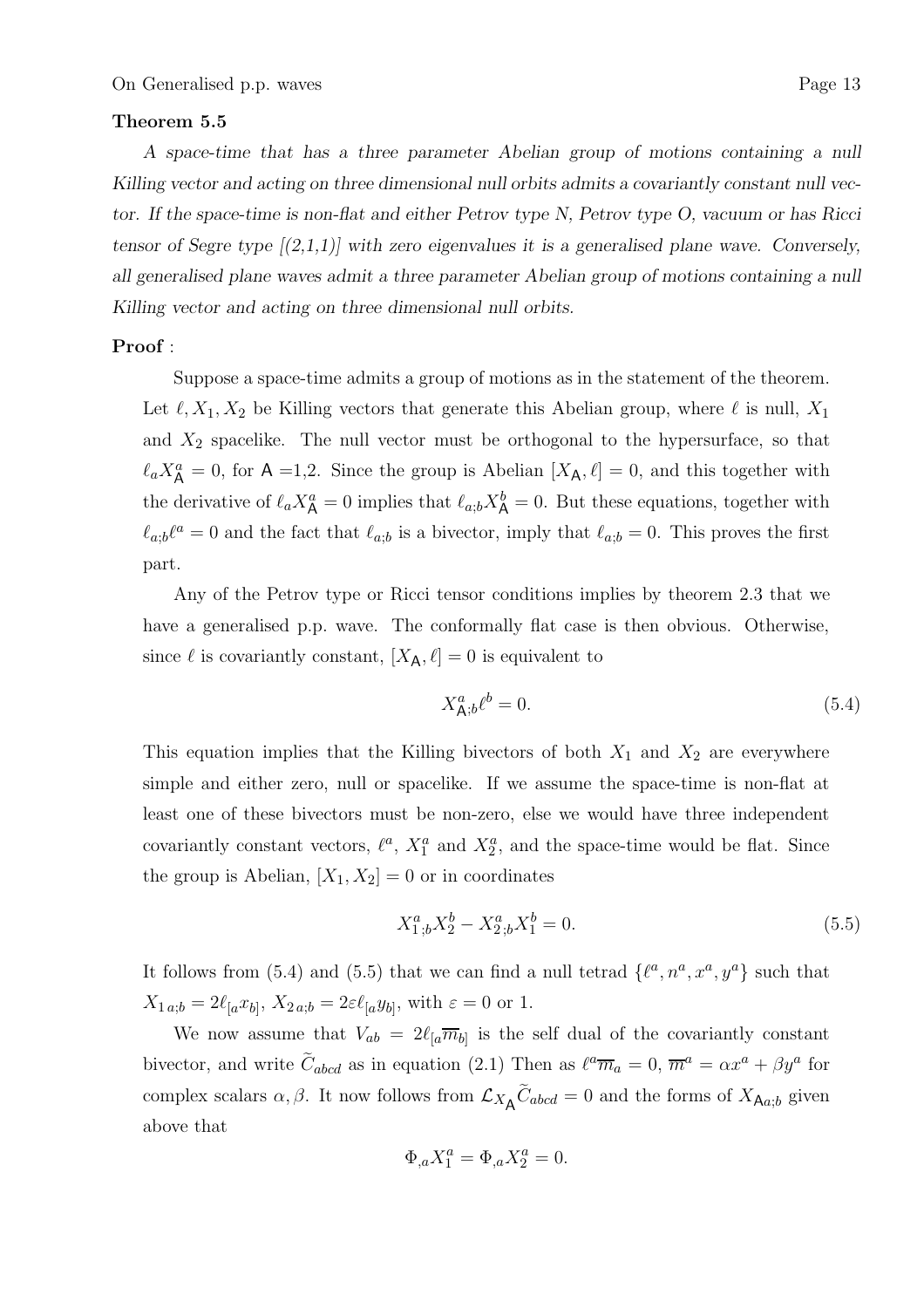And so as  $\Phi_{,a}\ell^a = 0$ ,  $\Phi_{,a}$  is proportional to  $\ell_a$ , hence by corollary 3.3 we have a generalised plane wave.

The converse follows from the Rosen form of the metric given in equation (3.4), but will also be proved in section 6.1.

**Q.E.D.**

## **6: Conformal Symmetries of Generalised p.p. Waves**

The paper by Sippel and Goenner [18] lists all the possible isometries of generalised p.p. waves, for different functions  $H$ . However, note that there are some errors in their table II.  $^2$ 

The relatively simple form of the metric for a generalised p.p. wave enables one to find possible *conformal* vectors, especially for vacuum p.p. waves (see [15], where their coordinates  $\{t, r, \xi\}$  correspond to our  $\{u, v, x + iy\}$  and type N generalised plane waves. This is possible because of the following result:

# **Lemma 6.1** [9]

The divergence  $\psi$  of a conformal vector in a type N generalised p.p. wave is a function of u only, where  $\ell_a = u_{a}$  is the covariantly constant null vector.

So, let  $X_a = (\alpha, \beta, \gamma, \delta)$  (so that  $X^a = \beta \partial_u + (\alpha - 2H\beta)\partial_v + \gamma \partial_x + \delta \partial_y$ ) be a conformal vector field of a type N generalised p.p. wave  $(M, g)$ , where  $\mathcal{L}_X g = 2 \psi g$ . Integration of Killing's equations and the equations given by Geroch [22] (see also [19]) as integrability conditions for conformal vectors then gives the general form of conformal vectors in these generalised p.p. waves as, cf. [15],

$$
\alpha = 2\beta H - \psi'(x^2 + y^2)/2 - f'x - g'y + k_1v + \alpha_1(u). \tag{6.2}
$$

$$
\beta = 2\Psi - k_1 u + k_2. \tag{6.3}
$$

$$
\gamma = \psi x + N y + f(u). \tag{6.4}
$$

$$
\delta = \psi y - Nx + g(u). \tag{6.5}
$$

Here  $k_1, k_2$  and N are constants, f, g and  $\alpha_1$  are functions of u only,  $\ell \equiv d/du$  and  $\Psi' = \psi$ . Let the Ricci tensor  $R_{ab}$  be written as in equation (2.2). Then in addition to the above equations we have the following as integrability conditions:

$$
\alpha_{,u} - \beta H_{,u} + \gamma H_{,x} + \delta H_{,y} = 2\psi H. \tag{6.6}
$$

$$
\alpha_{,xu} - (\beta H_{,x})_{,u} = NH_{,y} + (k_1 - \psi)H_{,x} - \gamma H_{,xx} - \delta H_{,xy}.
$$
\n(6.7*a*)

<sup>2</sup> For instance for their no. 9 the fourth Killing vector should be  $-\partial_y + \rho(u\partial_u - v\partial_v)$  and the fifth  $u(\rho \partial_z + \sigma \partial_y) - (\sigma y + \rho z)\partial_v$ .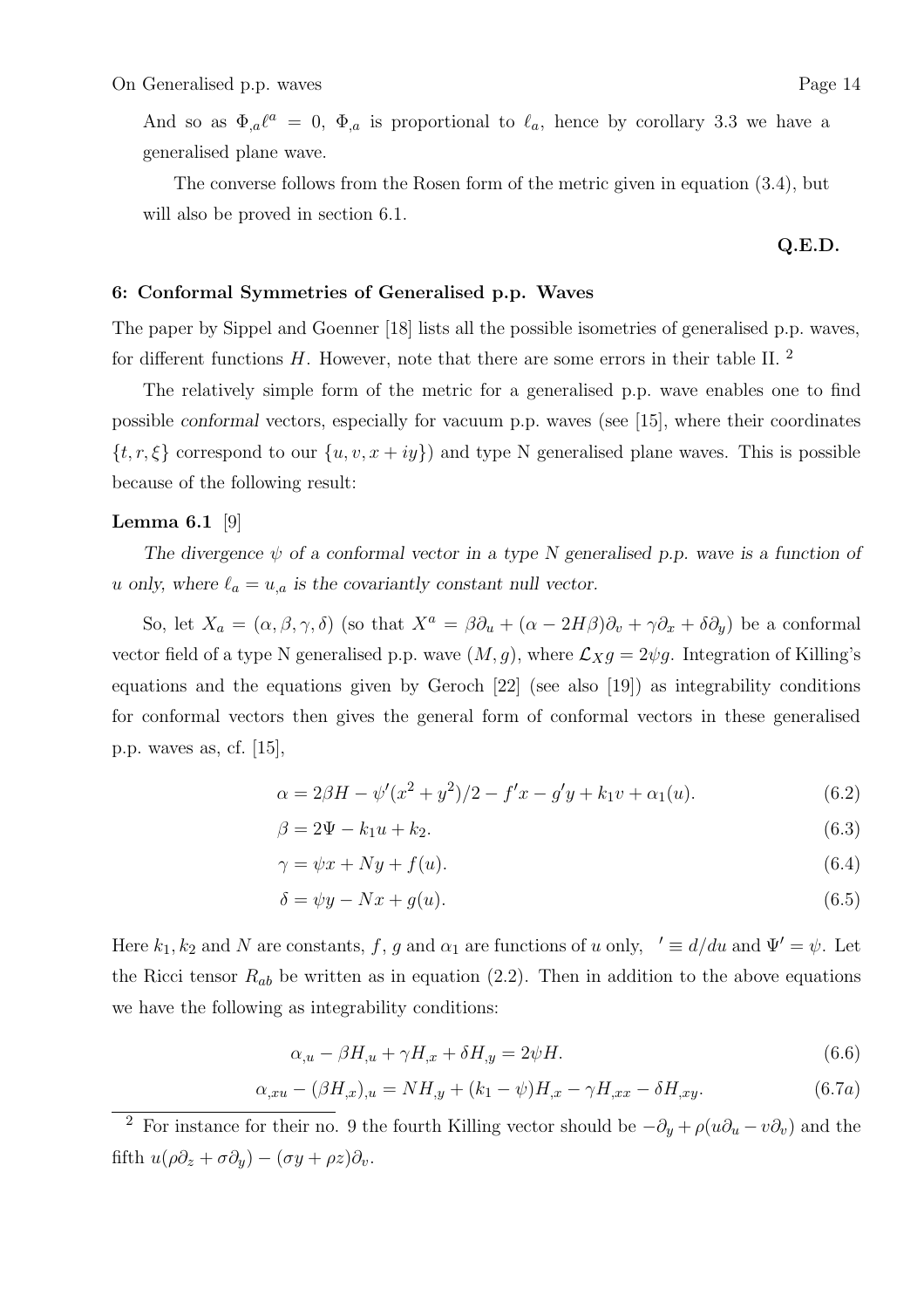$$
\alpha_{,yu} - (\beta H_{,y})_{,u} = -NH_{,x} + (k_1 - \psi)H_{,y} - \gamma H_{,xy} - \delta H_{,yy}.
$$
\n(6.7b)

$$
-\psi'' = \mathcal{L}_X \phi + 2\phi(2\psi - k_1). \tag{6.8}
$$

Setting  $\psi$  =constant will give the homothetic vectors, and  $\psi = 0$  the Killing vectors. In vacuum  $\phi = -\frac{1}{2} (H_{xx} + H_{yy}) = 0$  and thus  $\psi'' = 0$  for all conformals in vacuum p.p. waves.

If the Petrov type is O, in which case we have a generalised plane wave of course, lemma 6.1 does not necessarily hold. However, the equations  $(6.2)$ – $(6.8)$  are still valid for those conformals whose divergences are functions of u only, and in particular for Killing and homothetic vectors. This will prove to suffice for our purposes.

The above equations confirm that all generalised p.p. waves admit the Killing vector  $X_a =$  $(1, 0, 0, 0)$  (i.e.  $\partial_v$ ) formed by setting

$$
\Psi = k_1 = k_2 = N = f = g = \alpha'_1 = 0.
$$

This is the covariantly constant vector. The above form for a Killing vector in a generalised p.p. wave can be compared to that given in [12].

#### **6.1: Symmetries in Plane Waves**

Consider a generalised plane wave with  $H = Ax^2 + By^2 + Cxy$  where A, B and C are functions of u only which we will call the **metric functions**.

The integrability conditions (6.6) and (6.7) for a conformal whose divergence is a function of u only become, in the notation of  $(6.2)$ – $(6.5)$ :

$$
f'' = 2fA + gC,\tag{6.9a}
$$

$$
g'' = 2gB + fC,\t\t(6.9b)
$$

$$
\alpha_1' = 0,\tag{6.9c}
$$

$$
2(2\psi - k_1)A + \beta A' = NC + \psi''/2, \tag{6.10a}
$$

$$
2(2\psi - k_1)B + \beta B' = -NC + \psi''/2, \tag{6.10b}
$$

$$
2(2\psi - k_1)C + \beta C' = 2N(B - A). \tag{6.10c}
$$

Note that in vacuum  $A = -B$  and  $\psi'' = 0$  from (6.8), so that (6.10*a*) and (6.10*b*) are then identical.

Let  $m = (u_0, v_0, x_0, y_0)$  be any event of a generalised plane wave, and consider the system (6.9). For a given set of initial conditions,  $\mathbf{v} = (f(u_0), g(u_0), f'(u_0), g'(u_0))$ , this system of ordinary differential equations for f and g admits a unique solution in a neighbourhood of m. Then let  $(f_1, g_1)$  be the solution to the system with initial conditions **v** =  $(1, 0, 0, 0)$ ,  $(f_2, g_2)$  be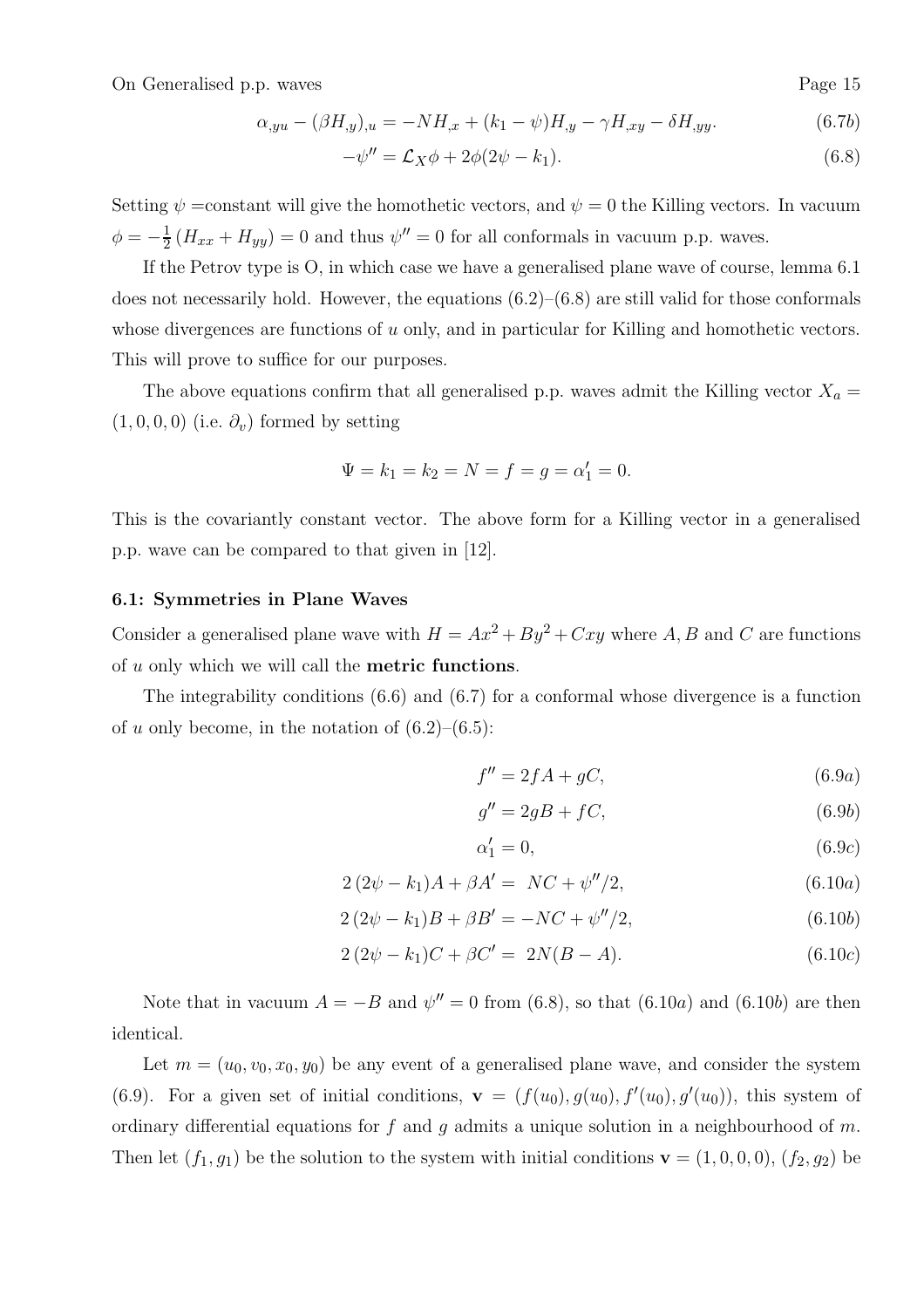the solution with initial conditions  $\mathbf{v} = (0, 1, 0, 0), (f_3, g_3)$  the solution with initial conditions  $\mathbf{v} = (0, 0, 1, 0)$  and  $(f_4, g_4)$  the solution with initial conditions  $\mathbf{v} = (0, 0, 0, 1)$ . Now define four vector fields  $X_{\mathsf{a}}$  for  $\mathsf{a} = 1, \ldots, 4$  in a neighbourhood of m by

$$
X_{\mathbf{a}} = -(f'_{\mathbf{a}}x + g'_{\mathbf{a}}y)\partial_v + f_{\mathbf{a}}\partial_x + g_{\mathbf{a}}\partial_y,\tag{6.11}
$$

and let  $X_5 = \partial_v$ . Then these five vector fields are linearly independent in a neighbourhood of M and are Killing vectors of the generalised plane wave. If we calculate the commutators of these Killing vectors we get  $[X_5, X_3] = 0$  for all a and

$$
[X_{\mathsf{a}}, X_{\mathsf{c}}] = \{ f'_{\mathsf{c}} f_{\mathsf{a}} - f'_{\mathsf{a}} f_{\mathsf{c}} + g'_{\mathsf{c}} g_{\mathsf{a}} - g'_{\mathsf{a}} g_{\mathsf{c}} \} X_5.
$$

The expression in braces must of course be constant — in fact we can prove this by differentiating the expression with respect to u and using the conditions (6.9). Thus  $\{X_1, X_2, X_3, X_4, X_5\}$ generates a five-parameter group of motions  $G_5$  whose orbits are the (null) hypersurfaces  $u = constant$ . This proves the converse of theorem 5.1.

Also, we see from the choices made for the  $f_a$  and  $g_a$  that  $[X_1, X_2] = 0$ , as  $f'_1 = g'_1 = f'_2 =$  $g_2' = 0$  at m. But this implies that  $\{X_1, X_2, X_5\}$ , which are linearly independent at m, generate a three-parameter Abelian group of motions containing a null Killing vector and having three dimensional null orbits. This proves the converse of theorem 5.5.

Furthermore, setting  $\psi' = 0$ ,  $N = k_2 = 0$ ,  $k_1 = 2\psi$  we see that in addition to the above  $G_5$ of motions we have for all generalised plane waves a homothety  $H$  with

$$
\alpha = 2\psi v \quad \beta = 0 \quad \gamma = \psi x \quad \delta = \psi y,\tag{6.12}
$$

where  $\psi$  is the divergence, so that H is a multiple of  $2v\partial_v + x\partial_x + y\partial_y$ . Thus H lies in the null hypersurfaces  $u = constant$ , and we have proved the converse of theorem 5.3.

Using equations (6.9) and (6.10) we can find the possibilities for generalised plane waves that admit Killing vectors over and above those that generate the  $G_5$ . These further Killing vectors must be of the form:

$$
\alpha = 2\beta H + k_1 v,\tag{6.13a}
$$

$$
\beta = -k_1 u + k_2,\tag{6.13b}
$$

$$
\gamma = Ny, \qquad \delta = -Nx,\tag{6.13c}
$$

and the integrability conditions (6.10) for these Killing vectors become:

$$
-2k_1 A + (k_2 - k_1 u)A' = NC.
$$
\n(6.14a)

$$
-2k_1 B + (k_2 - k_1 u)B' = -NC.
$$
\n(6.14b)

$$
-2k_1 C + (k_2 - k_1 u)C' = 2N(B - A).
$$
\n(6.14c)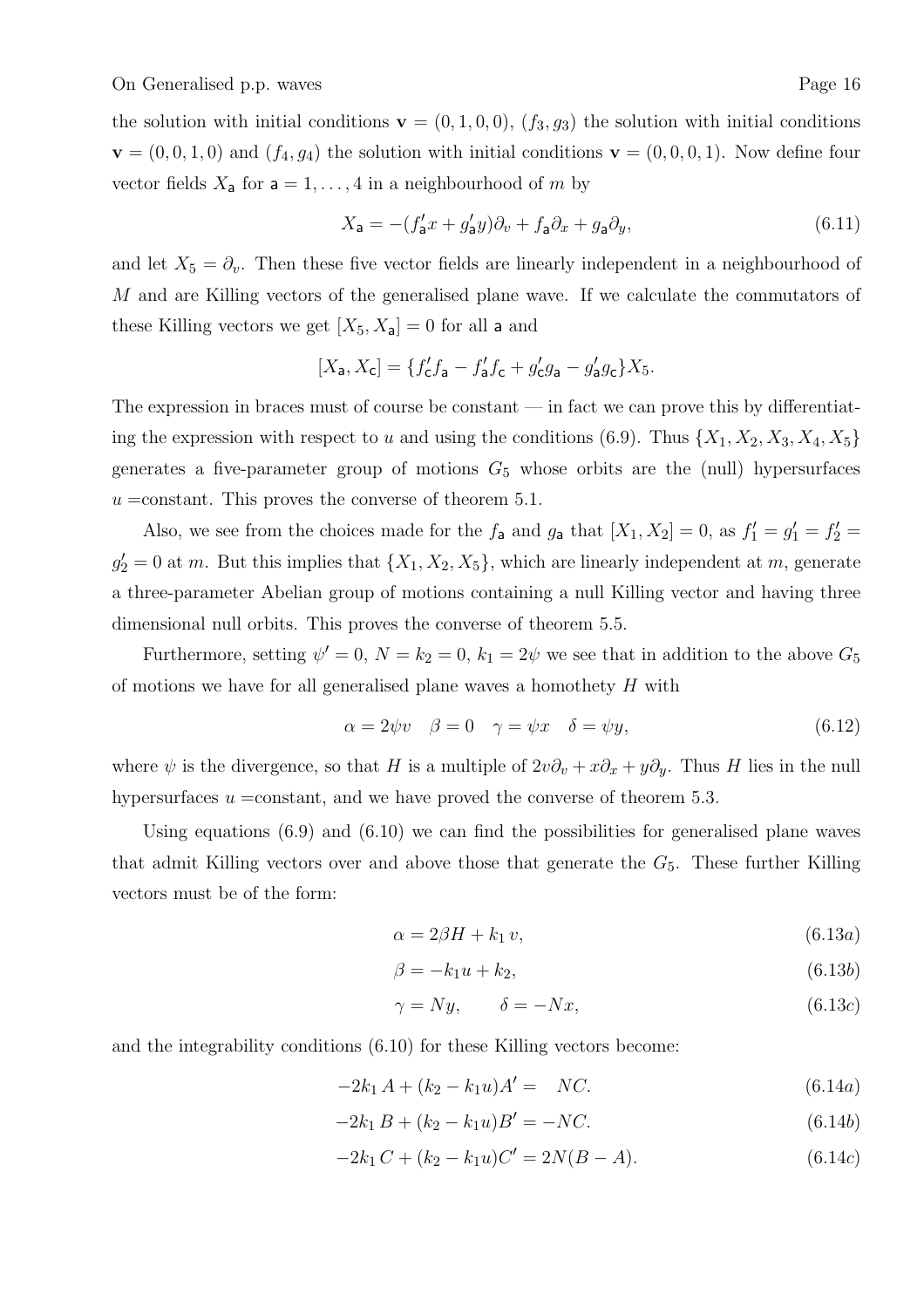Now if the generalised plane wave is Petrov type O, the metric functions satisfy  $A = B$ ,  $C = 0$ (section 3.2). Thus from (6.14), we see that in such space-times there is always a Killing vector of the form (6.13) with  $k_1 = k_2 = 0$ . That is, all type O generalised plane waves admit the Killing vector  $y\partial_x - x\partial_y$  over and above the Killing vectors that generate the  $G_5$ , and this sixth Killing vector also lies in the orbits of the  $G<sub>5</sub>$ . This gives us the maximum (three parameter) motion isotropy for a space-time whose Ricci tensor has Segre type  $[(2,1,1)]$  — the isotropy group is an R<sup>11</sup> in Schell's notation. Clearly, no Petrov type N generalised plane wave can admit this Killing vector, or indeed any Killing vector tangential to the null hypersurfaces, by isotropy considerations. Thus in searching for extra Killing vectors we can rule out  $y\partial_x - x\partial_y$ and assume that in  $(6.13)$  and  $(6.14)$  k<sub>1</sub> and k<sub>2</sub> are not both zero, and in fact assume that only one of them is non-zero.

Suppose there is an extra Killing vector, given by  $(6.13)$ . Then the system  $(6.14)$  is a linear, non-autonomous system of ordinary differential equations in u for  $A, B$  and C. Its general solution is unique and is:

$$
A = G^{-2} (k - l \cos(2NF + \theta)), \qquad (6.15a)
$$

$$
B = G^{-2} (k + l \cos(2NF + \theta)), \qquad (6.15b)
$$

$$
C = 2G^{-2}l\sin(2NF + \theta). \tag{6.15c}
$$

Where k, l and  $\theta$  are constants,  $G = k_2 - k_1 u \neq 0$  and  $F = \int (du/G)$ . Thus above the Killing vectors that generate the ever present  $G_5$  ( $G_6$  for type O) of motions in null hypersurfaces there is at most one extra Killing vector, which is not tangential to the null hypersurfaces. The most general form of this Killing vector is given by equations (6.13).

From the above remarks there are four subcases of generalised plane waves admitting extra Killing vectors. These cases are:

|           | I $N = k_2 = 0$ , $k_1 = 1 \Rightarrow A = a u^{-2}$ , $B = b u^{-2}$ , $C = c u^{-2}$ , a, b, c constants. |
|-----------|-------------------------------------------------------------------------------------------------------------|
|           | II $N = k_1 = 0, k_2 = 1 \Rightarrow A, B, C$ are constant.                                                 |
| $\rm III$ | $k_2 = 0, k_1 = 1 \Rightarrow G = -u, F = -\log u  + c, c$ a constant.                                      |
| IV        | $k_1 = 0, k_2 = 1 \Rightarrow G = 1, F = u + c, c$ a constant.                                              |

If we compare these cases with table II of Sippel and Goenner [18] we find that I corresponds to their number 11, II to their number 13, III to their number 12 and IV to their number 14.

We also note that for vacuum the constant k in equations  $(6.15a)$  and  $(6.15b)$  must be zero and we recover the last two cases in table 2–5.1 of Ehlers and Kundt [5]. See also table III of Salazar et al, [15].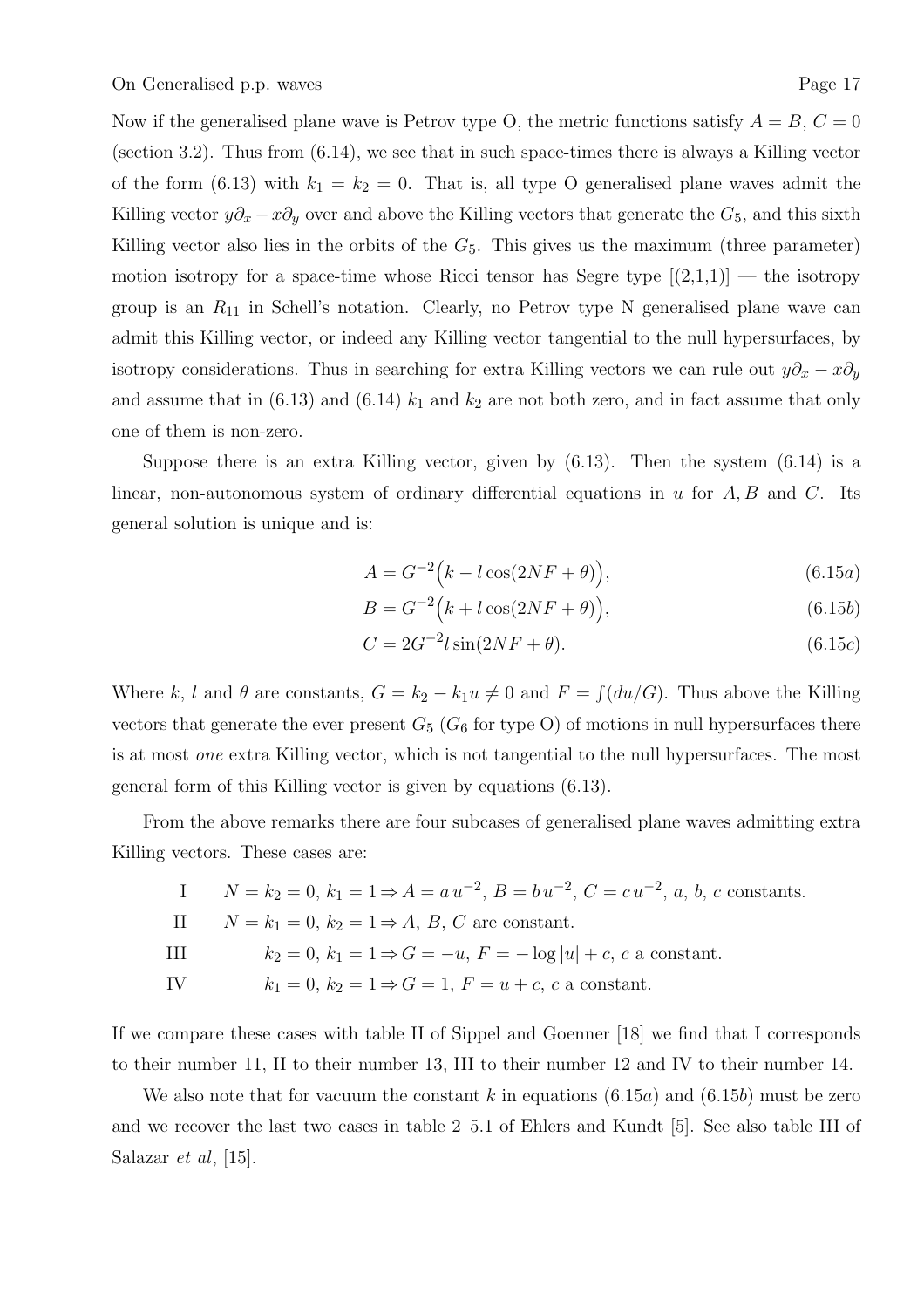Next we note that for conformally symmetric generalised plane waves we have  $A - B$  and C constant. In this case (6.10c) becomes  $(2\psi - k_1)C = N(B - A)$  and thus  $\psi$  is constant unless C is zero. If C is zero then  $(6.10a) - (6.10b)$  gives that  $(2\psi - k_1)(A - B) = 0$ , so that if the space-time is not conformally flat  $\psi$  is constant. This implies that *conformally symmetric* Petrov type N space-times (which by theorems 2.2 and 3.2 must be generalised plane waves) admit no non-homothetic conformal vectors. This strengthens the result of Sharma [16].

Finally, we turn to special conformal vectors, which are conformal vectors with  $\psi_{a;b} = 0$ . Clearly, for type N this is equivalent to  $\psi'' = 0$ , which is always true in vacuum. If the Petrov type is O, then since a non-flat type O space-time can only admit at most one covariantly constant vector, see e.g. [10],  $\psi_{a,b} = 0$  implies that  $\psi_{a}$  is parallel to  $\ell_a$ , i.e.  $\psi = \psi(u)$ . So a conformal in a non-flat generalised plane wave is a special conformal vector if and only if  $\psi = \lambda u + \mu$  for constants  $\lambda$  and  $\mu$ . Since there is always a proper homothety H and the  $G_5$ of motions in generalised plane waves, if we look for generalised plane waves admitting special conformal vectors, we can assume the conformals are of the form of  $(6.2)$ – $(6.5)$  with  $\psi = \lambda u$ ,  $f \equiv g \equiv \alpha_1 \equiv 0$ . Then the system of equations (6.10) for special conformal vectors again admits a unique solution of the form (6.15), but with  $G = \lambda u^2 - k_1 u + k_2$ , and  $F = \int (du/G)$ . Thus no homogeneous generalised plane wave (with metric functions of the form (6.15) with G linear in u) can admit a special conformal vector field (as it would have to have metric functions of the form  $(6.15)$  with G quadratic in u). Since in vacuum every conformal is a special conformal, conformals in vacuum space-times can only exist in p.p. waves. This means that no homogeneous vacuum plane wave can admit a non-homothetic conformal vector field. From this we can deduce that there cannot be more than a seven-parameter group of conformals in vacuum, which agrees with the result of Collinson and French [3].

## **Acknowledgements**

The author acknowledges the award of a Science and Engineering Research Council studentship at Aberdeen University where most of the above work was done, and the financial support of the Australian Research Council. The author also wishes to thank Dr Graham Hall of Aberdeen University for many fruitful discussions and much helpful advice.